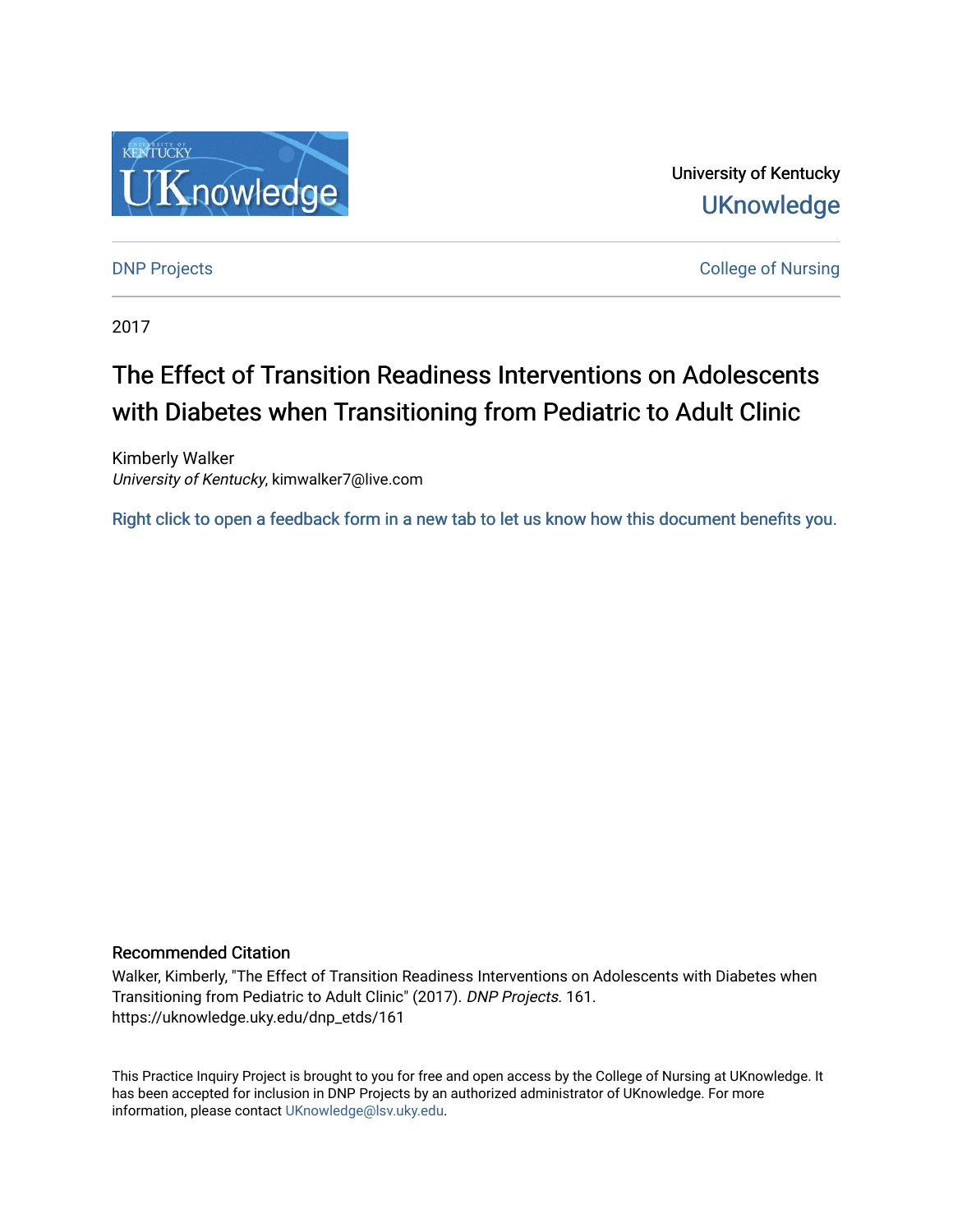#### Running head: THE EFFECT OF TRANSITION READINESS

## DNP Final Project Report

The Effect of Transition Readiness Interventions on Adolescents with Diabetes when

Transitioning from Pediatric to Adult Clinic

Kimberly Walker

University of Kentucky

College of Nursing

Fall 2017

Dianna Inman DNP, RN, APRN, CPNP, PMHS, PMHNP – Committee Chair Leslie Scott PhD, APRN, PPCNP-BC, CDE, MLDE - Committee Member Deborah Howard MSN, APRN, CDE – Committee Member/Clinical Mentor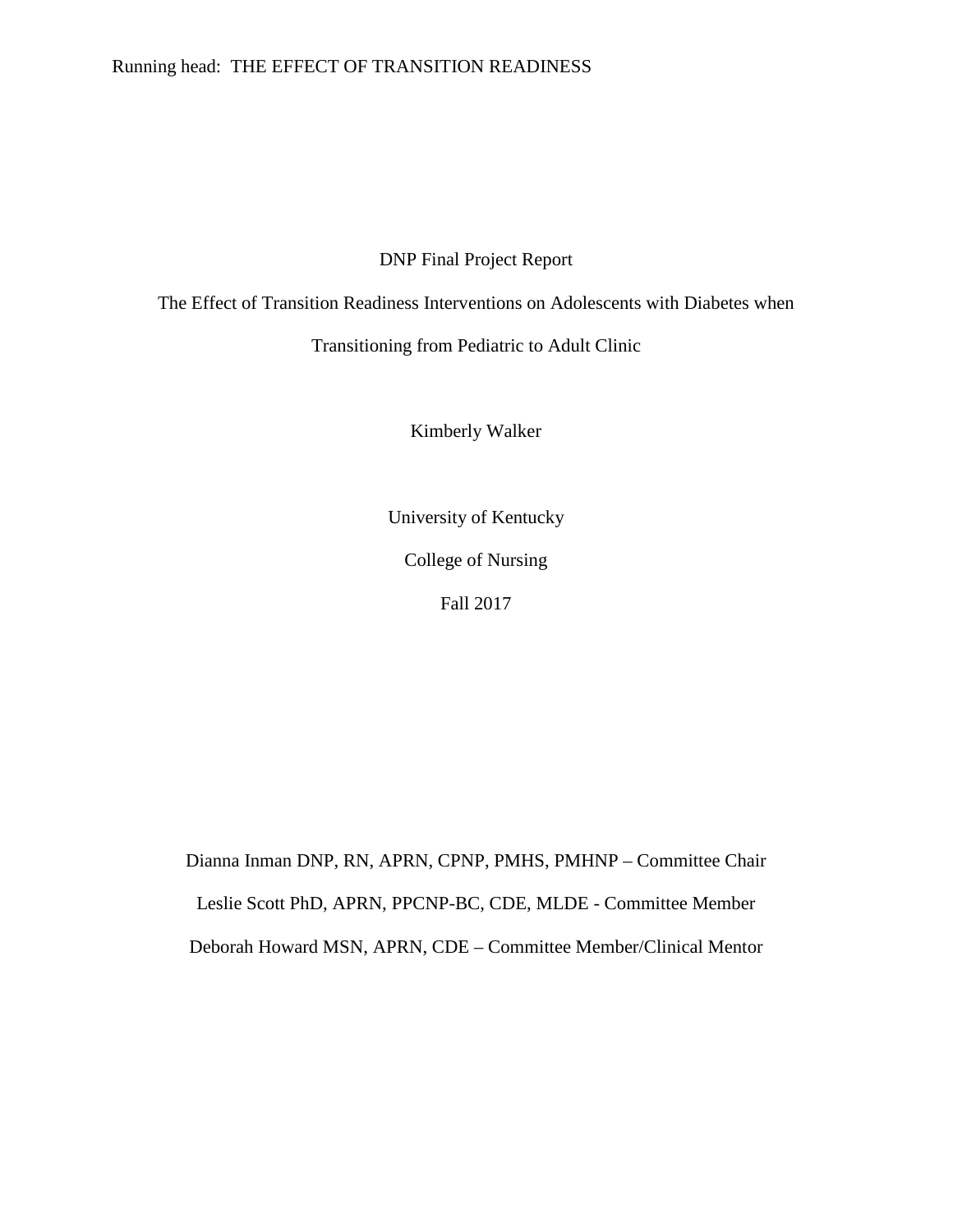#### Dedication

This work and project is dedicated to my husband and my children, who have supported me through this journey, who have tolerated my exhaustion, my stress, and who have worked together as a team so we could accomplish this dream. This is for my mom who has prayed for me, encouraged me, and been one of my biggest cheerleaders. This is to my brother, sister, and their families for their encouraging words. To my friends who have gone on therapeutic shopping trips and lunches with me; those definitely were beneficial. This is to my supervisor who has always been super flexible with my full time job and an understanding that I am sure most supervisors do not possess. This is to my God who has listened to my countless prayers and given me a peace that sent me in this direction from the beginning. This is also to my church family that has supported me through countless prayers. This is to any high school student, mom, dad, and anyone out there in the world who feels they cannot achieve their dreams. I am here to tell you as sure as I stand here today you can.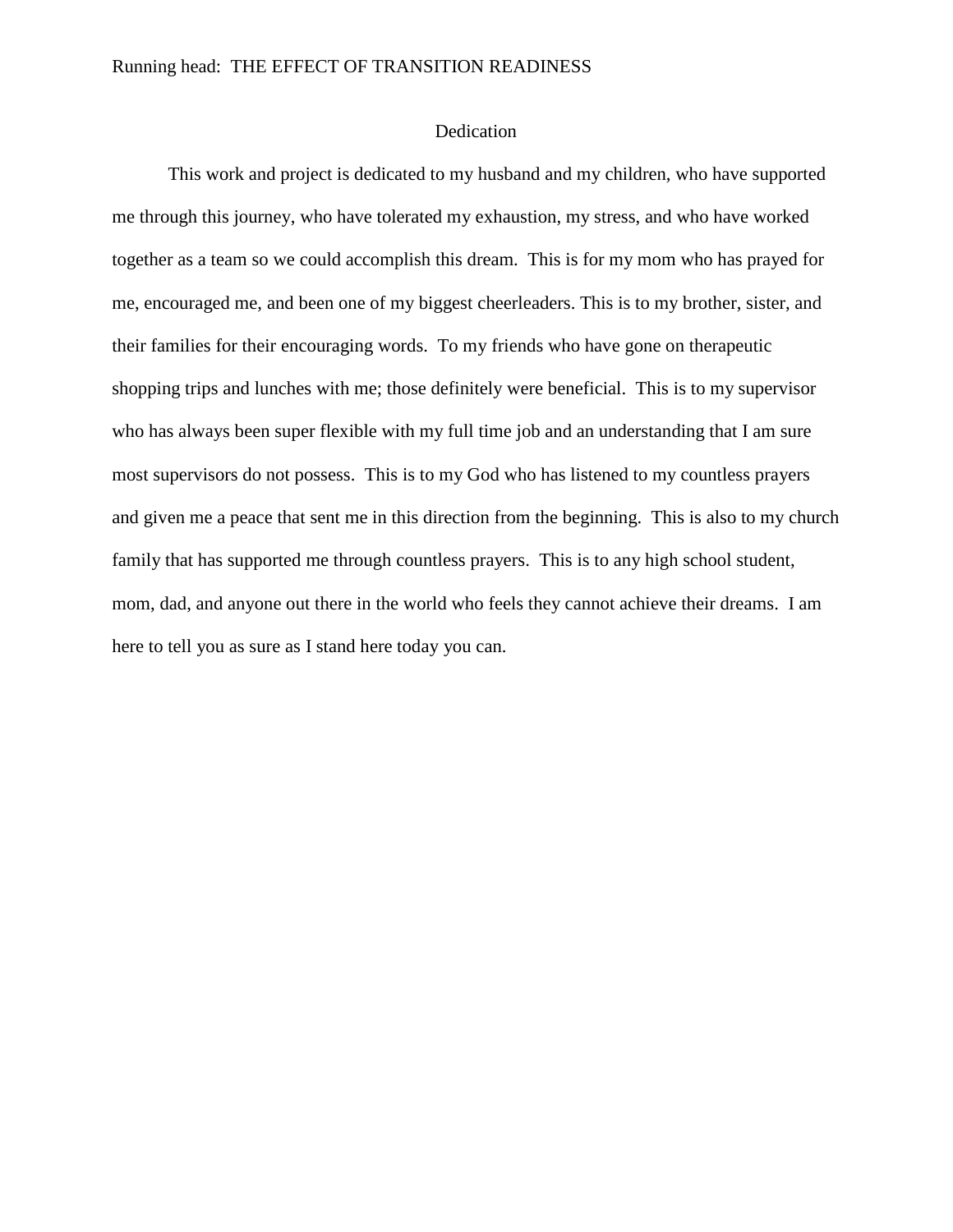#### **Acknowledgements**

<span id="page-3-0"></span>I would like to express my immense gratitude and thanks to my advisor Professor Dr. Dianna Inman; you have been a tremendous mentor, sounding board, and confidant to me. I would like to thank you for supporting my desire to pursue this study and without the many hours of advising you provided this project would never have come to fruition. Your ambition and is a quality I seek to embody as I continue to develop as a DNP. I would also like to thank my committee members Professor Dr. Leslie Scott and clinical mentor Deborah Howard for taking the time to support me and serve as my committee members. Dr. Scott, your background as a pediatric provider to children with diabetes and your background in the poor transitions of these children helped to enhance my work. Your feedback was contributory and assisted me in completing this study. Deb, as my clinical mentor, your knowledge of this diabetic population was instrumental to the achievement of this study. Thank you for taking the time to allow me to shadow you in clinic and gather just a portion of the knowledge you have in treating these children. I would like to thank you all for letting my defense be a gratifying moment as I begin the next stage of my journey.

I would also like to say a special thank you to members at the University of Kentucky, Capital Medical Group of Lawrenceburg, and Norton Healthcare who mentored me and provided me a place to complete clinical hours and glean knowledge from some of the best providers. Also, a thank you to Kathy Collins who tolerated my many questions, to Dr. Amanda Wiggins (statistician), and Whitney Kurtz-Ogilvie (writing specialist).

iii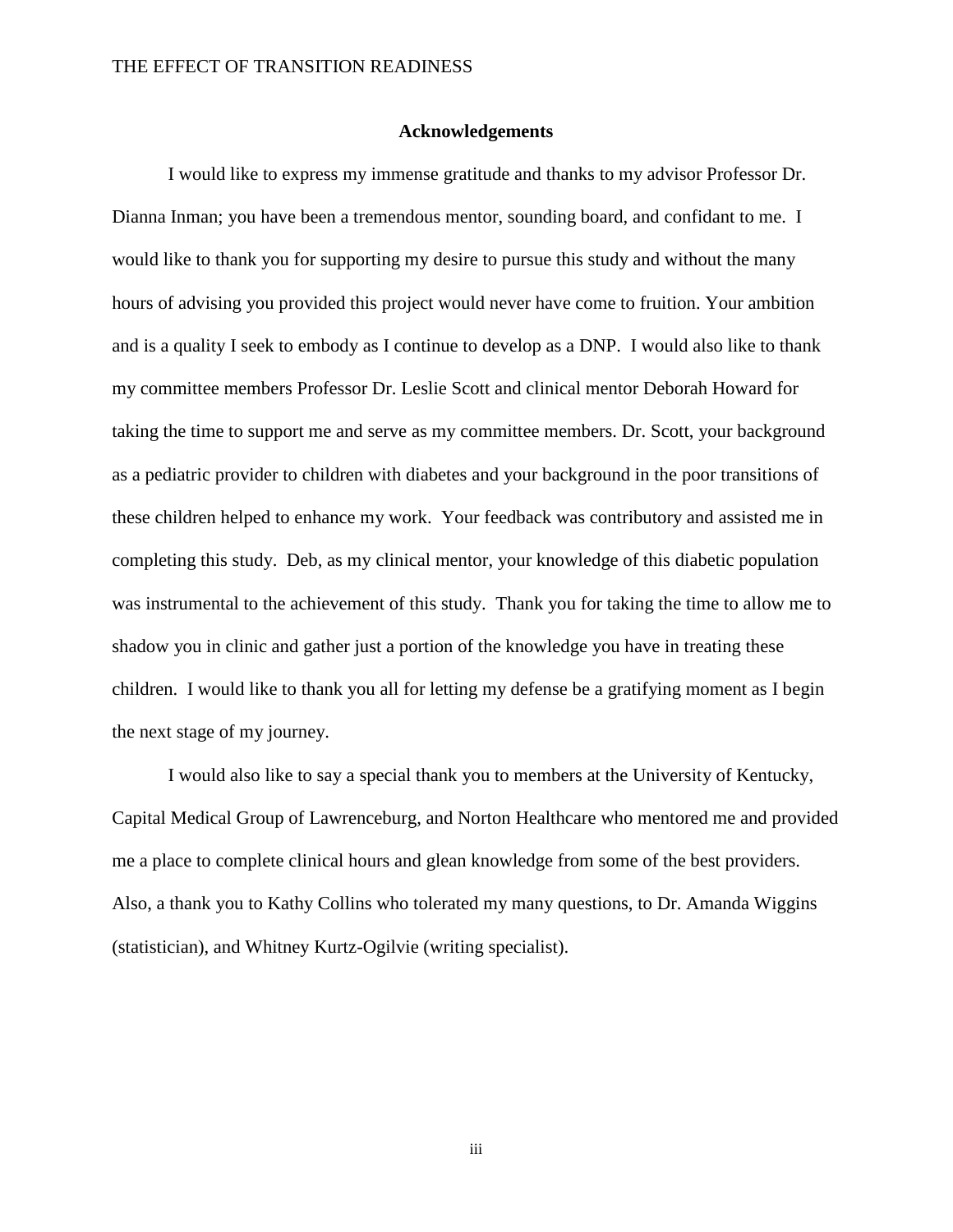# **Table of Contents**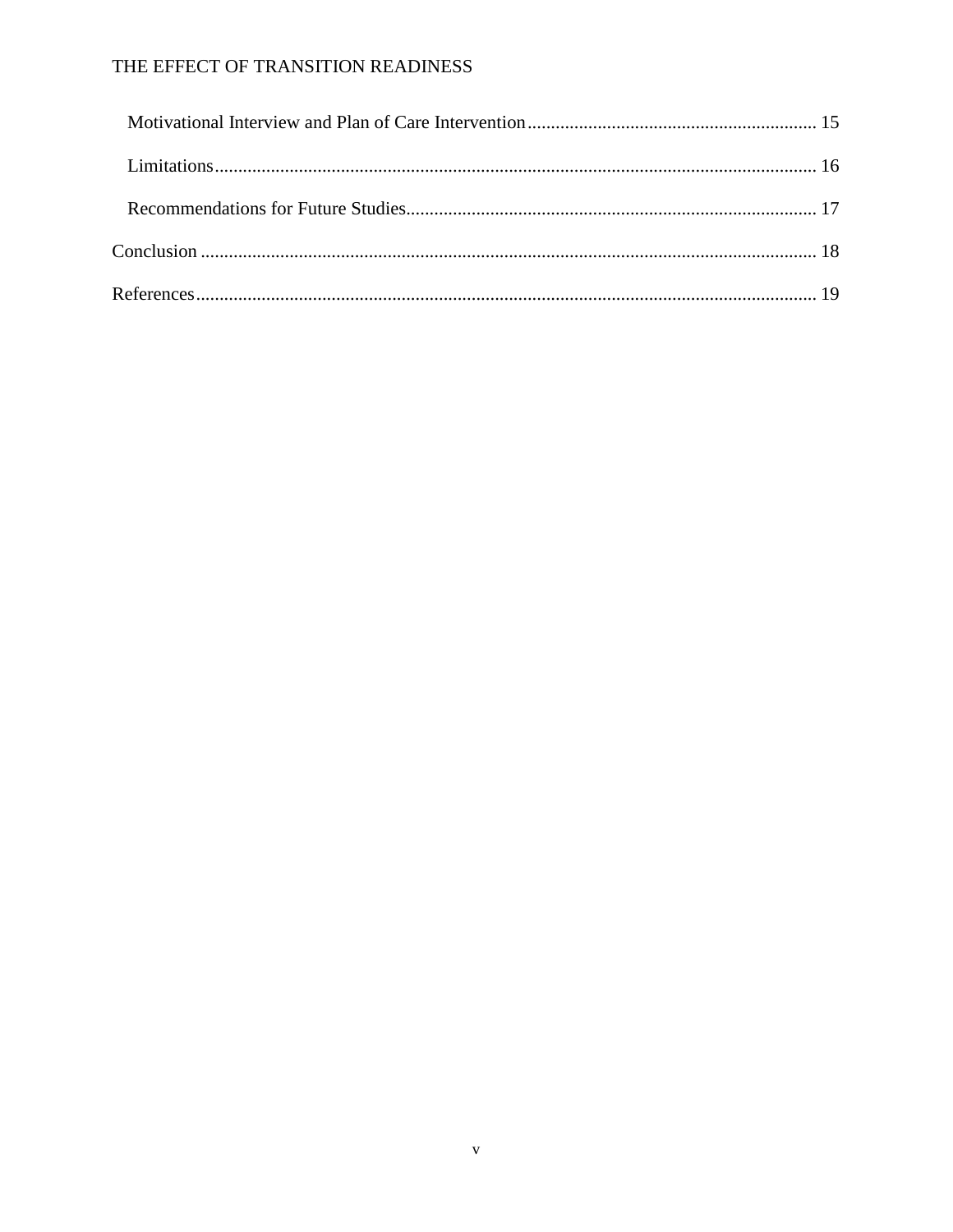# **List of Tables**

<span id="page-6-0"></span>

| Table 4. Results of Transition Readiness Assessment Importance and Confidence over time |  |
|-----------------------------------------------------------------------------------------|--|
|                                                                                         |  |

# **List of Figures**

<span id="page-6-1"></span>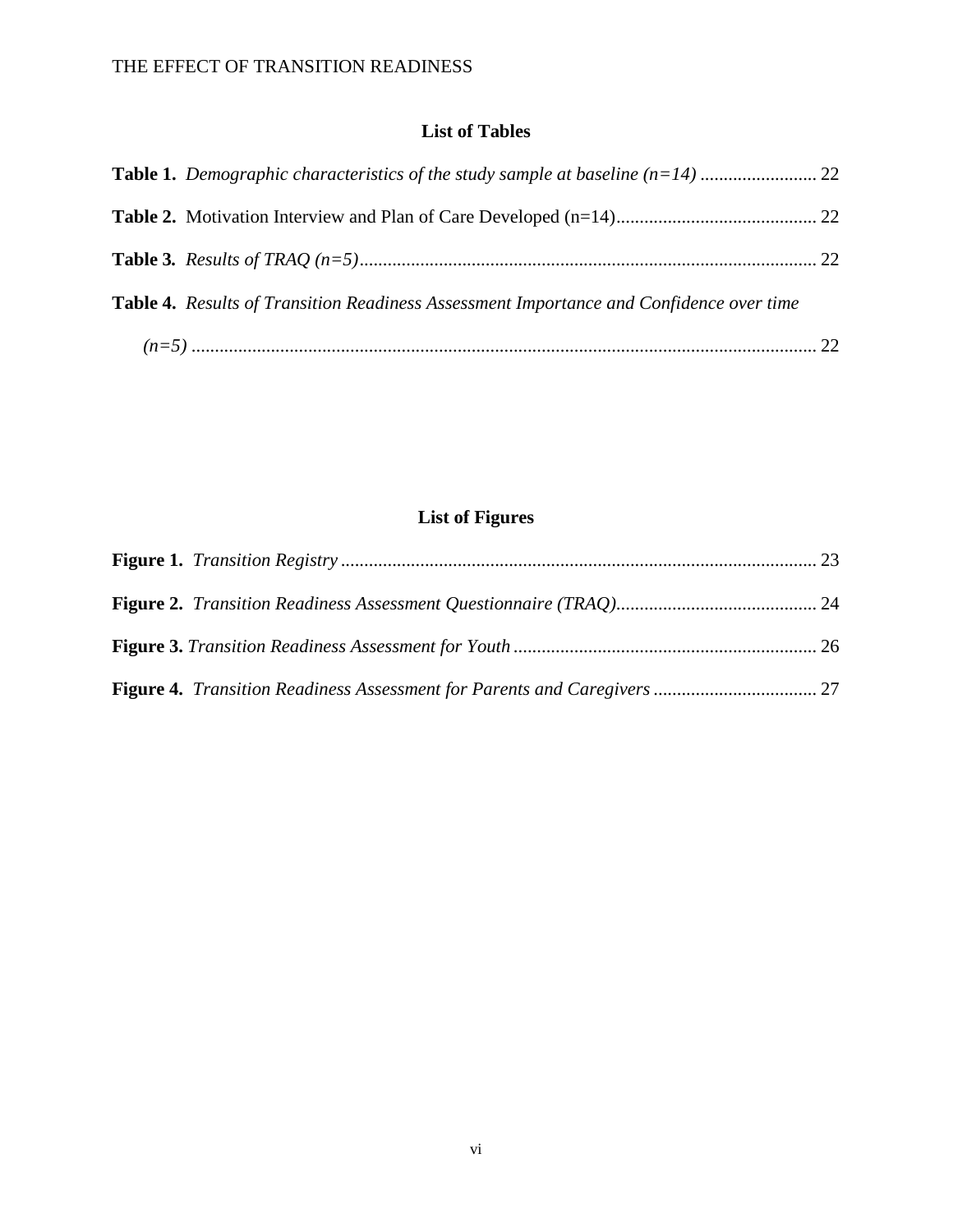#### **Abstract**

<span id="page-7-0"></span>PURPOSE: The purpose of this study was to initiate a transition readiness program which uses motivational interviewing at the Pediatric Endocrinology Clinic located within the UK HealthCare Kentucky Clinic. An evaluation of this program was conducted by assessing participant outcomes related to readiness for transitioning.

METHODS: This study was a quasi-experimental one group pretest posttest design to assess the effectiveness of transition readiness interventions on adolescent readiness and confidence in transition of care at the Pediatric Endocrinology Clinic located at the Kentucky Clinic. The sample consisted of 14 patients.

RESULTS: No statistical significance was found in the TRAQ tool and the Transition Readiness Assessment Questionnaire pre-/post-intervention due to the small sample size and the number of study subjects who were lost to follow up. The intervention of motivational interviewing and the establishment of a plan of care was completed for 64% of the study subjects. The Transition Registry was utilized to track study subjects for each stage of the study.

CONCLUSION: Statistical significance was not found due to a small sample size; however, there is clinical importance in the fact that establishing formal policies within clinics to guide and assist with training, and creating a standardized transition process, will guide healthcare providers and allow for more successful transitions. Therefore, formal practices and programs that address when to identify and assess the knowledge of a transitioning youth will allow for a well-prepared, well-thought out, time invested transition period. More research is needed to further understand the factors surrounding transition of care, and future researchers should develop controlled, large sample size studies to help providers understand how to utilize these factors.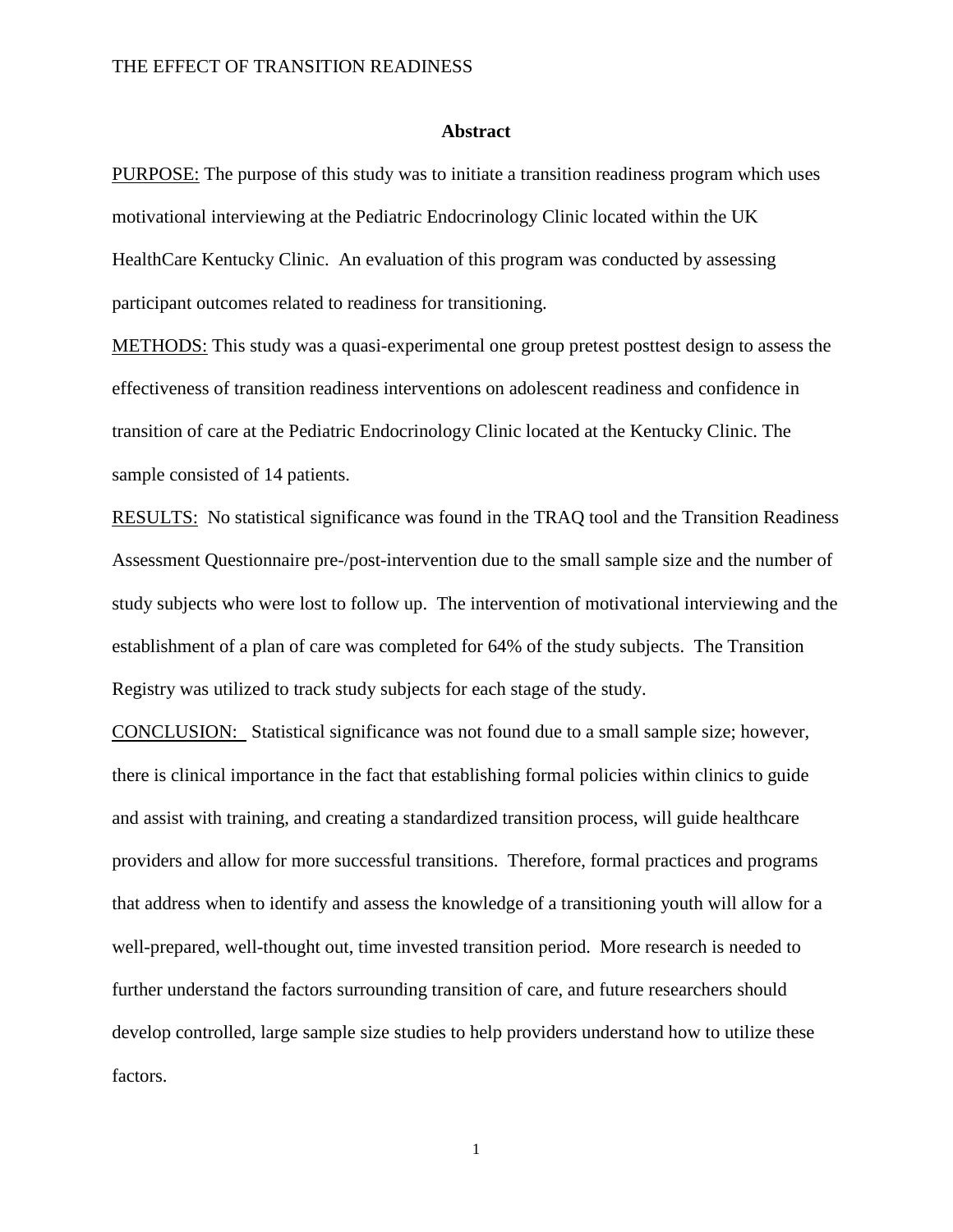#### **Introduction**

<span id="page-8-0"></span>Transition of care for pediatric patients with chronic illnesses who are moving into adulthood has been a topic of study for many years. Through research best methods have been identified to establish an evidence based approach to ensure a seamless transition. Transitional care is defined as a focused, intentional movement of adolescents and young adults with chronic conditions from child-centered clinics to adult-oriented clinics (Blum et al., 1993). Adolescents with chronic illnesses are not only dealing with the illnesses themselves, they are also experiencing what Erik Erickson called identity versus role confusion, which is an important psychological stage in which the adolescent learns the role he or will inhabit as an adult (McLeod, 2013).

Although transition of care is a well-researched topic, a standard of care has yet to be produced and implemented. It is estimated that approximately 10 to 20 million children have a chronic illness, this increased number is due to advancing technology that allows these children to live well into adulthood ("Chronic", n.d.). Therefore, addressing the barriers that prevent successful transitions for children with chronic illnesses will promote their health and well-being (US Department of Health and Human Services, n.d.). Hence, the aim of this project was to implement and evaluate the impact of a formal transition of care program.

#### **Background**

<span id="page-8-1"></span>It is estimated that 29 million adults are living with diabetes and 89 million have prediabetes in the U.S. (Centers for Disease Control and Prevention [CDC], & National Center for Chronic Disease Prevention and Health Promotion, 2016). Over the past decade there has been an increasing frequency of youth diagnosed with diabetes in the U.S., with over 195,000 of individuals under 20 years of age being diagnosed with the disease (Centers for Disease Control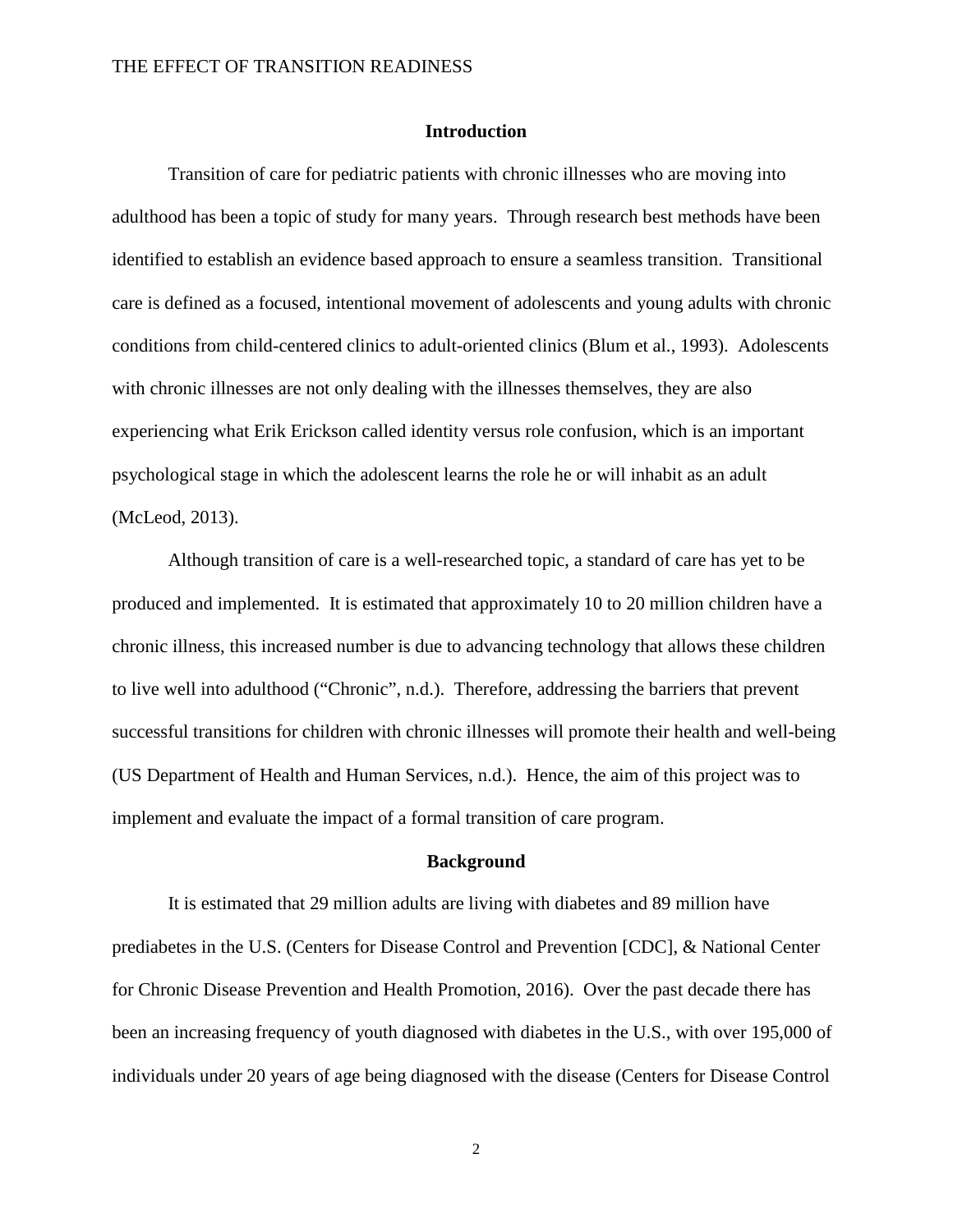and Prevention [CDC], & National Center for Chronic Disease Prevention and Health Promotion, 2014). Moreover, it is estimated that nearly 25,000 new cases of diabetes will be diagnosed in individuals under 20 years of age each year (CDC & National Center for Chronic Disease Prevention and Health Promotion, 2014).

Estimated costs of chronic disease management make up approximately 75% of the healthcare costs in the U.S., and the healthcare cost of diabetes management is approximately \$174 billion (CDC, 2011). With over 90% of the children/adolescents in the U.S. diagnosed with a chronic illness and 750,000 of these children/adolescents transitioning from the pediatric to the adult world each year (Reiss & Gibson, 2002; Scal & Ireland, 2005; Sawicki et al., 2009) an effective transition program is imperative to negate these climbing healthcare costs.

The adolescent years are considered to be a challenging developmental time; when coupled with a chronic disease, the transition period from adolescence to adulthood can seem especially daunting. An adolescent with a chronic disease is at high risk for failure to transition (Chu, Maslow, von Isenburg, & Chung, 2015; McManus et al., 2013). Unfortunately, only half of these high risk, chronically ill adolescents are adequately prepared for transition (McManus, 2013; Lostein et al., 2013). This lack of preparation leads to poor health outcomes that could have been prevented with adequate transitional preparation (Callahan & Cooper, 2010).

This problem is evident among adolescents with diabetes, who require lifelong routine medical care to reduce the risk of diabetes complications that will increase their healthcare costs and reduce quality of life (Lostein et al., 2013). This care regimen requires the adolescent to adequately self-manage their disease. However, in current transition readiness programs, less than half of pediatric clinic providers regularly administer a transition readiness questionnaire and less than 20% of the programs nurture an atmosphere of self-management skills (Sawicki et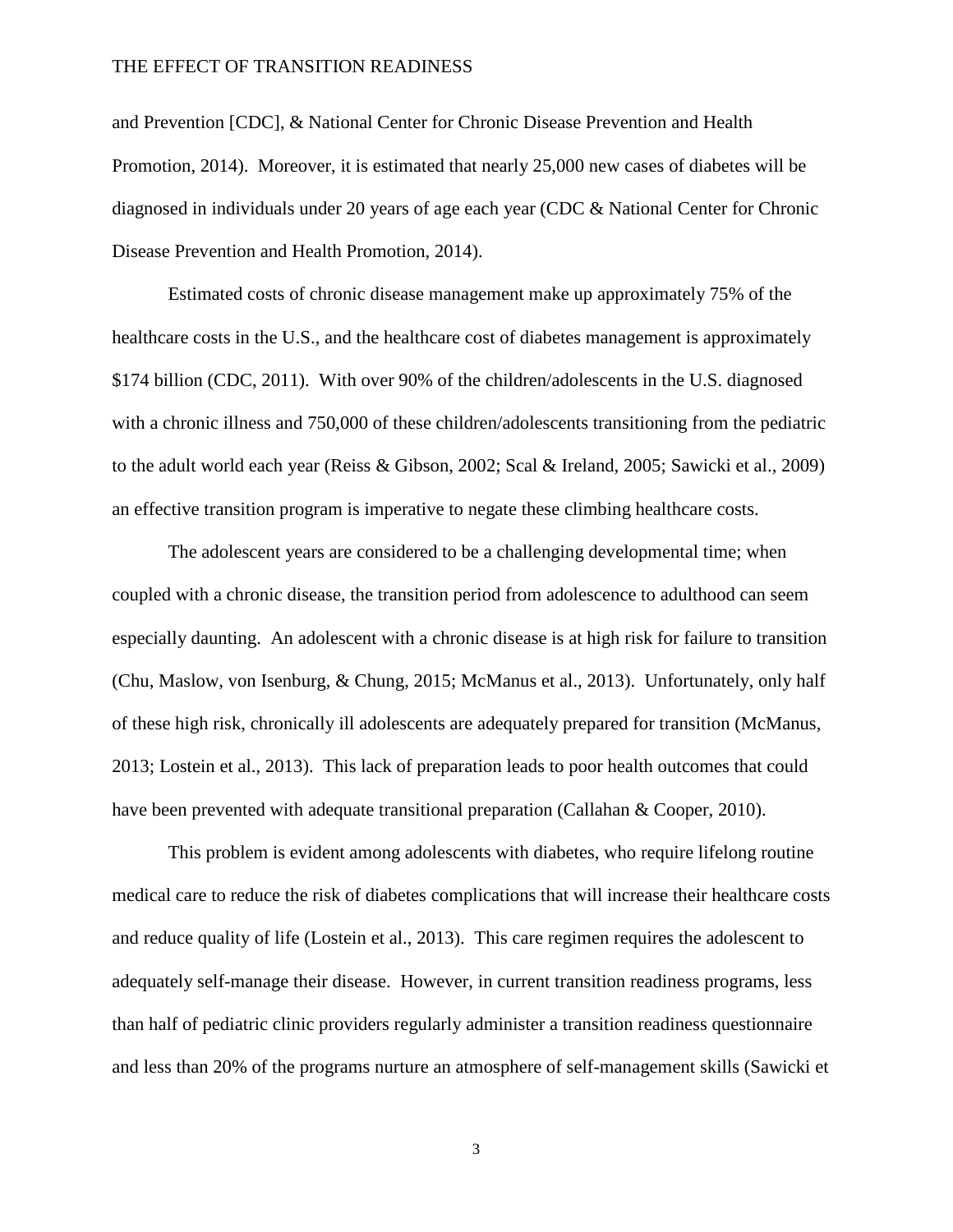al., 2009). Transition readiness programs can close the gap by preparing the adolescent to transfer to adult care.

Successful, transition in adolescents with chronic illness requires planned preparation and timing (American Academy of Pediatrics [AAP] & American College of Physicians-American Society of Internal Medicine [ACP-ASIM], 2002). Implementation of transitional strategies for adolescents and young adults with chronic illnesses includes the following: implementing organized, team-based transition programs that include patients and their caregivers in the process; implementing and using resources that are currently lacking in this population, and decreasing preventable mortality and morbidity (AAP & ACP-ASIM, 2002; Callahan & Cooper, 2010). Currently, many adolescent clinics do not have transitional care programs that allow for the implementation of these strategies to facilitate better outcomes across the growing adolescents life span. This project implemented a formal transition program known as Got Transition. The implementation process employed a formal transition registry to identify all eligible adolescents, assessed confidence and readiness through formal questionnaires, and initiated an individualized plan of care for each adolescent that was jointly created by the provider and adolescent. This process will begin to close the knowledge gap that currently exists in the diabetic adolescent population within the Pediatric Endocrinology Clinic at UK HealthCare's Kentucky Clinic.

#### **Purpose**

<span id="page-10-0"></span>According to research, a formal transition of readiness program can improve the transition from a pediatric clinic to an adult clinic in adolescents with chronic illnesses (McManus et al., 2013). The purpose of this project was to initiate a transition readiness program involving motivational interviewing at the Pediatric Endocrinology Clinic located at the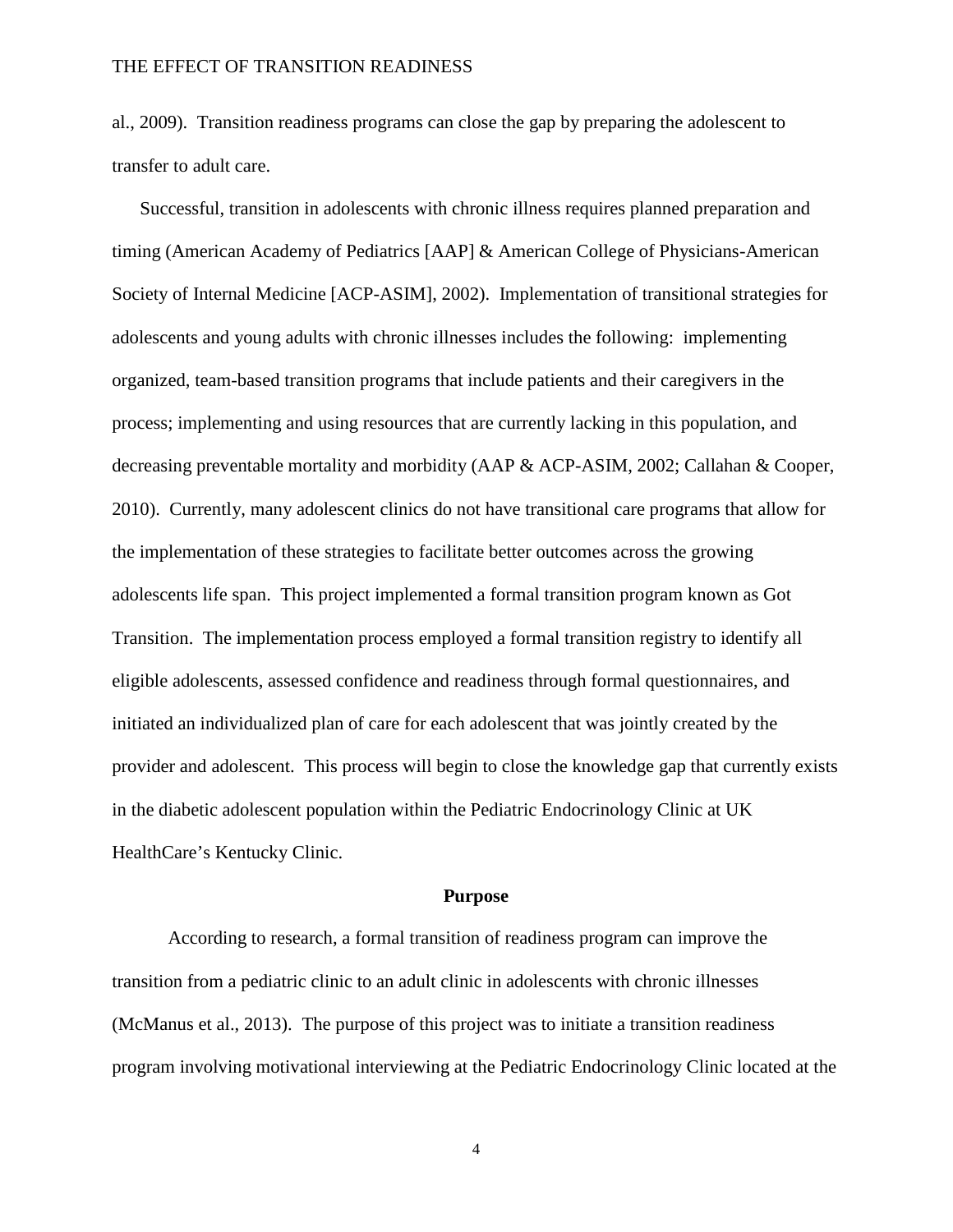UK Health Care Kentucky Clinic. The goals of this program, designed to successfully ready patients for the transition from pediatric to adult clinic were:

- 1) Increase Transition Importance and Confidence assessment scores by 20% from pre intervention to post intervention.
- 2) Increase Transition Readiness Assessment Questionnaire (TRAQ) scores by 20% from pre intervention to post intervention.
- 3) Development of an individualized plan of care for 90% of identified adolescents.

#### **Methods**

<span id="page-11-0"></span>This study was a quasi-experimental, one group pretest posttest design to assess the effect of transition readiness intervention on adolescent patients at the Pediatric Endocrinology Clinic, with regard to their readiness to transition from pediatric to adult care and their confidence in their ability to do so. Changes in adolescent readiness and confidence were assessed through the pre/posttest of the TRAQ tool and the Transition Importance and Confidence questionnaire before and after the educational intervention of motivational interviewing and the establishment of an individualized plan of care. The Transition Importance and Confidence questionnaire was also given to the patients' parents/guardians to obtain input on their children's knowledge of diabetes management.

#### <span id="page-11-1"></span>**Setting**

This program was carried out at the Pediatric Endocrinology Clinic, located at the Kentucky Clinic in Lexington, KY, which is a part of Kentucky Children's Hospital-UK Health Care. The clinic sees approximately 2,500 patients every year. This also includes a traveling clinic in Eastern Kentucky. The clinic is staffed with five medical doctors and two advanced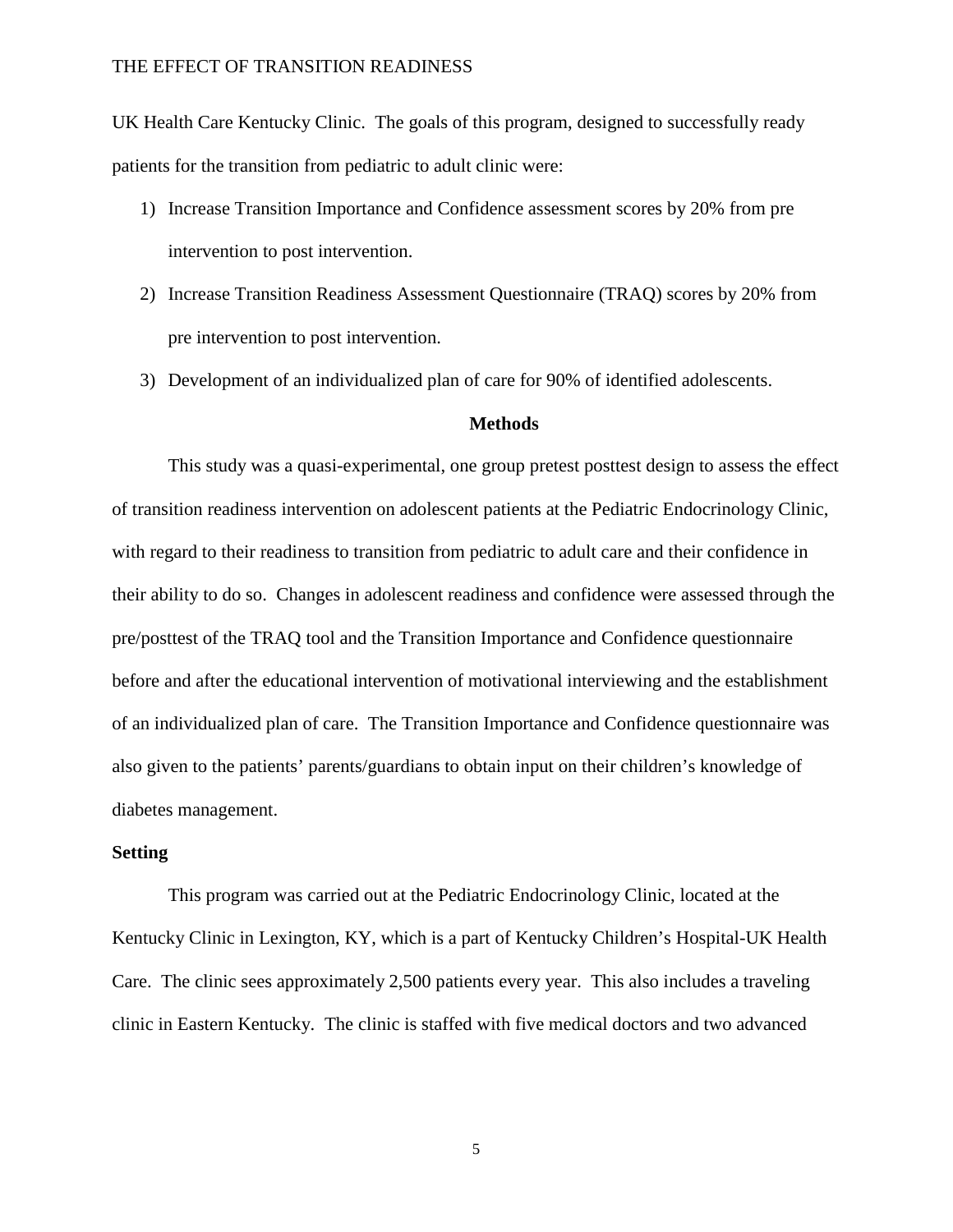practice nurses. The clinic also houses a variety of clinic staff, educators, nutritionists, a research nurse, counselors, and other specialists to meet the needs of each child.

#### <span id="page-12-0"></span>**Sample**

To examine the effect of the intervention, a population sample of individuals between the ages of 16-21 was selected. After a modification to include adolescents down to the age of 14 the total sample size included 14 adolescents between the ages of 14-18. The pre- and postimplementation outcomes were compared for the enrolled individuals. To meet the inclusion criteria for the sample group, participants had to have a diagnosis of type I or type II diabetes mellitus, require insulin to control their diabetes, and speak English. Individuals were excluded from the sample group if they only required oral medications to control their diabetes and had an A1C> 10. However, after reviewing exclusion criteria a modification was completed to include individuals with A1C>10.

#### <span id="page-12-1"></span>**Data Collection**

Prior to study implementation, approval from the University of Kentucky Institutional Review Board (IRB) were obtained. This study used a quasi-experimental design. Patients were identified through the electronic medical record (EMR) outpatient system. Questionnaires were administered through the Qualtrics research software. An Excel spreadsheet was used to track completion of study the intervention. Data were then extracted from the software into SPSS22 and Excel for analysis. Demographical data including ethnicity, age and gender were collected from the EMR.

#### <span id="page-12-2"></span>**Data Analysis**

Descriptive statistics, including frequency distributions, means, and range was used to describe patients' demographic characteristics. Continuous variables measured pre- and post-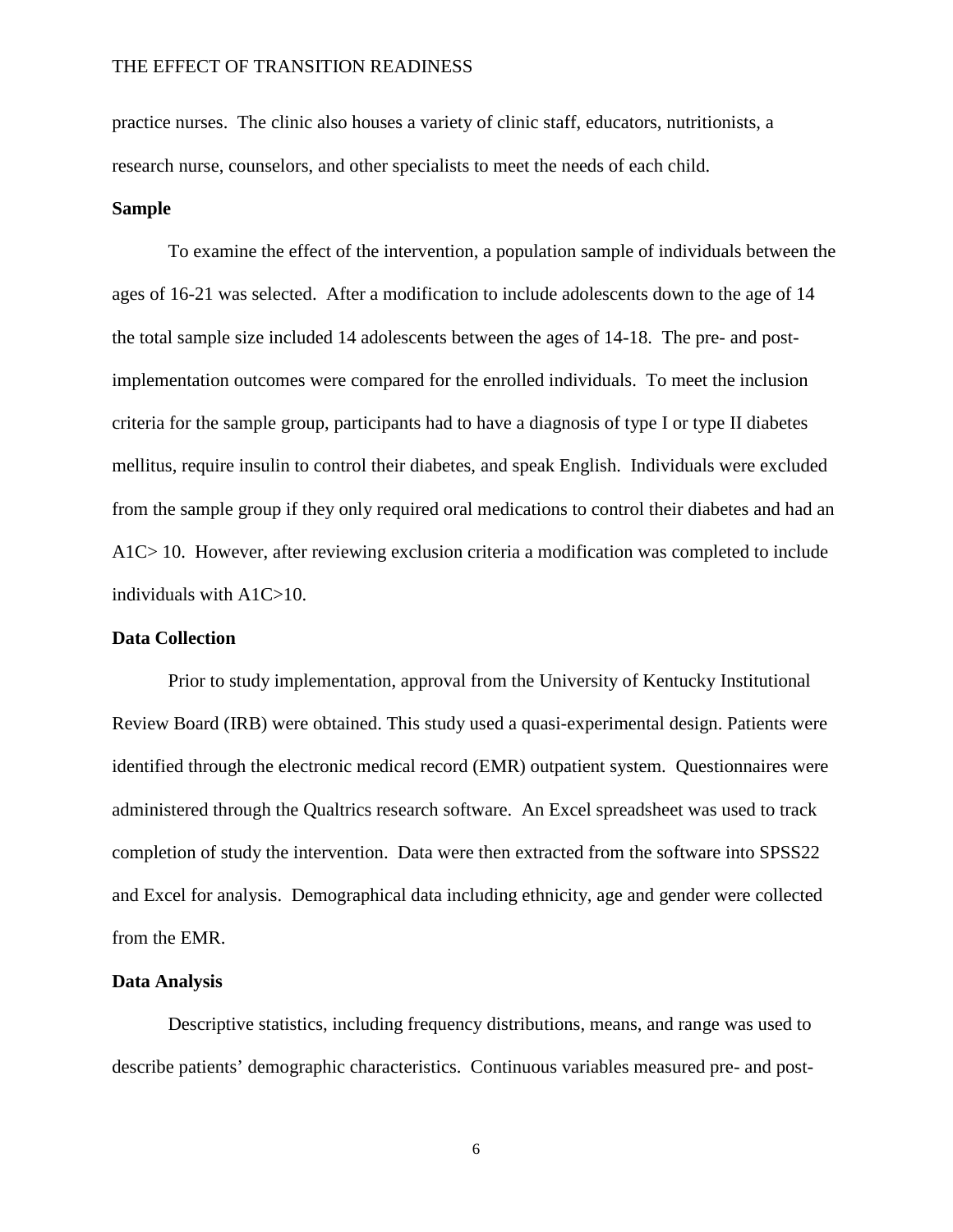intervention was compared using the Paired-Samples *t*-tests. Classification tables were used to evaluate associations between categorical variables pre- and post-intervention. All analysis was conducted using SPSS version 22; an [*alpha*] level of .05 was used for statistical significance throughout.

#### **Results**

#### <span id="page-13-1"></span><span id="page-13-0"></span>**Sample Characteristics**

A total of 14 patients with insulin dependent diabetes were enrolled in the study. Table1 represents the descriptive characteristics for the 14 patients enrolled. The mean age was 16.4 years old, with a range from 14-18 years of age. The majority of patients were female (64%) and Caucasian (79%).

#### <span id="page-13-2"></span>**Transition Registry**

Of the 14 patients who participated only five completed the entirety of the study. Nine completed the pre-intervention and intervention portions of the study and a total of five were lost to follow-up. The registry was a good tracking tool to monitor progress of subjects throughout the study. It allowed the investigator to track patient appointments, ascertain which participants completed the intervention, and take note of the ages of the participants in order to determine how close they were to transitioning to an adult clinic (See Figure 1).

#### <span id="page-13-3"></span>**Transition Readiness Assessment Questionnaire (TRAQ) Tool**

The TRAQ was given pre- and post- intervention a tool to measure knowledge readiness. The tool can be broken down into five subscales: managing meds, appointment keeping, tracking health issues, talking with providers, and managing daily activities (See Figure 2). A pairedsamples t-test was conducted on each subscale and the overall scores. (See Table 3)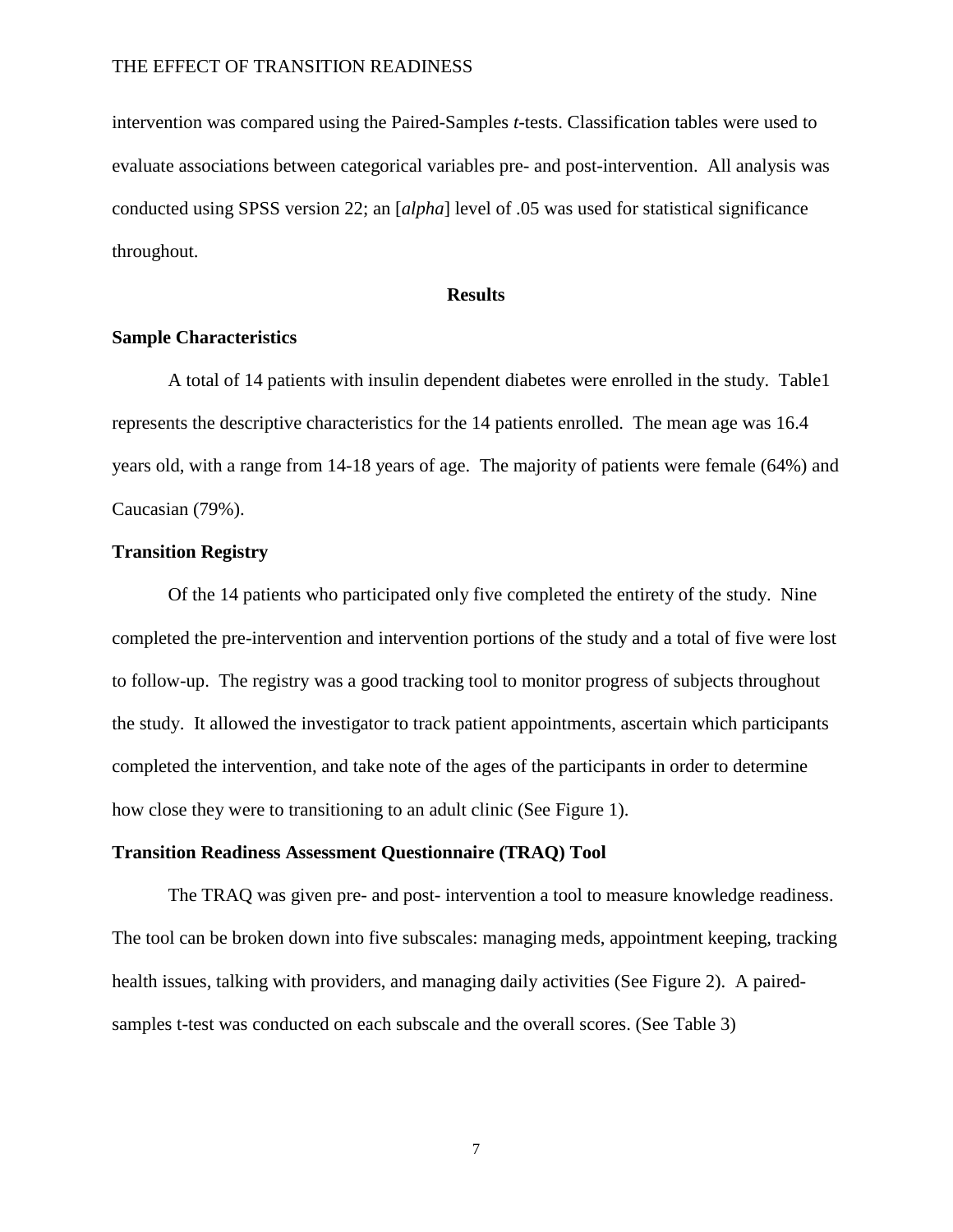The impact of the intervention on adolescents' knowledge of medication management did not produce statistically significant scores from pre-intervention  $(M = 14.4, SD = 3.21)$  to postintervention ( $M = 13.6$ ,  $SD = 4.04$ ),  $p = .872$ . The mean medication management score decreased by 0.8, indicating that the adolescents may not know as much about medication management post-intervention as they had indicated pre-intervention.

The impact of the intervention on an adolescents knowledge about appointment keeping did not produce statistically significant scores from pre-intervention ( $M = 15$ ,  $SD = 3.87$ ) to postintervention ( $M = 13.6$ ,  $SD = 4.16$ ),  $p = .882$ . The appointment keeping score decreased by 1.4 indicating that the adolescents may not have known as much about appointment keeping postintervention as they had indicated pre-intervention.

The impact of the intervention on adolescents knowledge about tracking health issues did not produce statistically significant scores from pre-intervention  $(M = 14.4, SD = 3.78)$  to postintervention ( $M = 13.4$ ,  $SD = 4.28$ ),  $p = .711$ . The tracking health issues score decreased by 1.0 indicating that the adolescents may not have known as much about tracking health issues postintervention as they had indicated pre-intervention.

The impact of the intervention on adolescents knowledge about talking with providers did not produce statistically significant scores from pre-intervention  $(M = 14.6, SD = 3.91)$  to postintervention ( $M = 13$ ,  $SD = 4.64$ ),  $p = .895$ . The talking with providers score decreased by 1.6 indicating that the adolescents may not have known as much about talking with providers postintervention as they had indicated pre-intervention.

The impact of the intervention on adolescents knowledge about managing daily activities did not produce statistically significant scores from pre-intervention ( $M = 14.8$ ,  $SD = 3.7$ ) to post-intervention ( $M = 12.8$ ,  $SD = 4.87$ ),  $p = .979$ . The managing daily activities score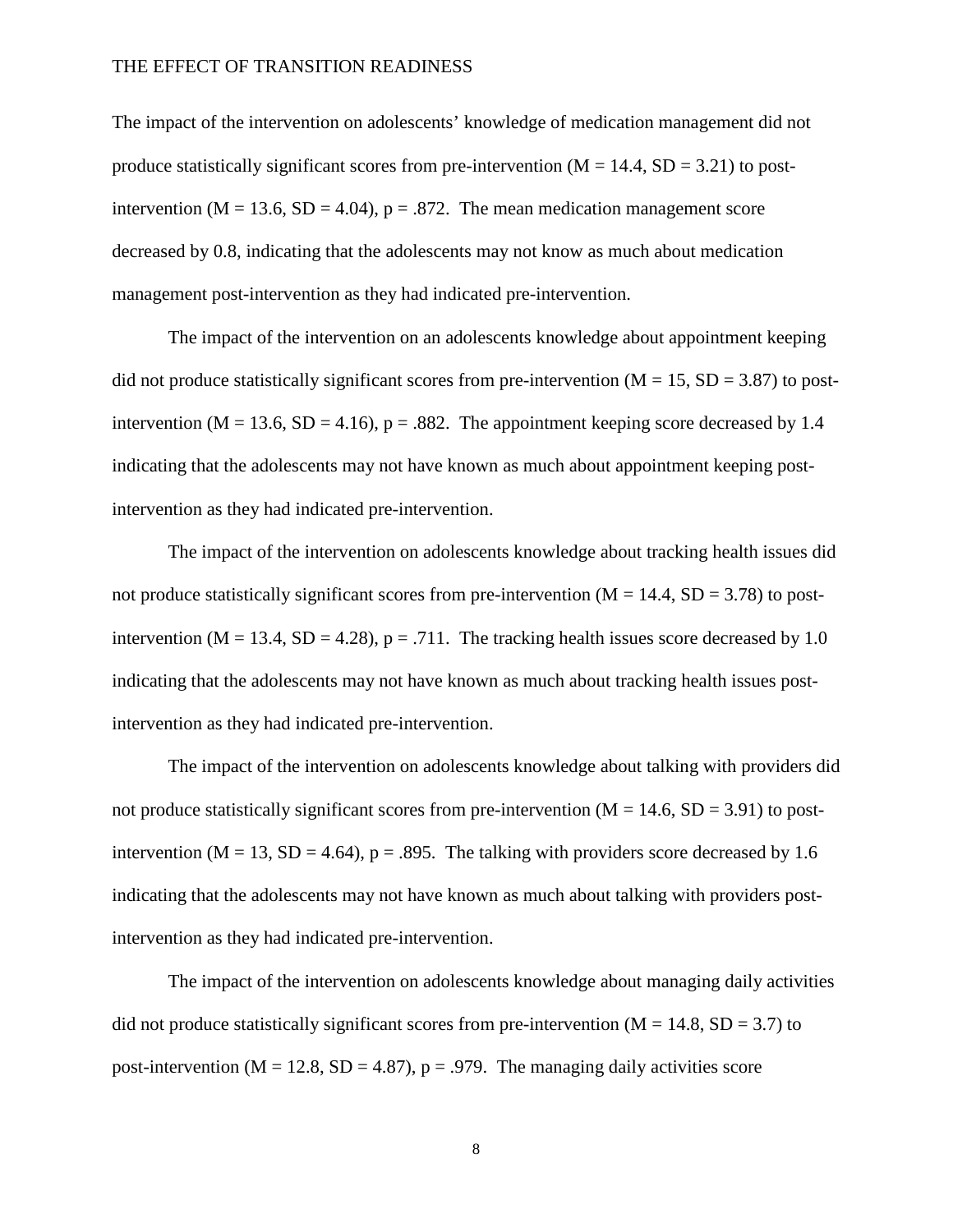decreased by 2 indicating that the adolescents may not have known as much about managing daily activities post-intervention as they had indicated pre-intervention.

The impact of the intervention on adolescents overall TRAQ score did not produce statistically significant scores from pre-intervention ( $M = 78$ ,  $SD = 13.3$ ) to post-intervention (M  $= 72.4$ , SD = 19.1), p = .566. The overall TRAQ score decreased by 5.6 indicating that the adolescents may not have known as much about their transition knowledge readiness postintervention as they had indicated pre-intervention.

#### <span id="page-15-0"></span>**Transition Readiness Assessment for Youth and Parents**

The first section of the transition readiness tool measures how important and confident the adolescent feels about the transitioning process; it is scored on a 10-point Likert scale. The impact of the intervention on an adolescents importance score did not produce statistically significant scores from pre-intervention ( $M = 9.6$ ,  $SD = 1.342$ ) to post-intervention ( $M = 9.6$ , SD  $= 1.673$ , p  $>0.99$ . The impact of the intervention on adolescents confidence scores did not produce statistically significant scores as the p-value is 0.70; however, the pre-intervention mean score was 8 and the post-intervention mean score was 8.6, which showed a 0.6 increase. This indicated that the adolescents may have experienced a slight increase in confidence from pre- to post- intervention. (See Table 4)

The second part of the questionnaire asks 23 questions that measure self-management skills on a 3-point ordinal response scale (I can do this, I can't do this, I need someone to do this for me; See Figure 3). For an evaluation of this tool frequency distributions were used to describe any gains in knowledge that may have occurred pre/post intervention. In the preceding paragraphs the questions were divided into groups to indicate no change in knowledge, an increase in knowledge or a decrease in knowledge.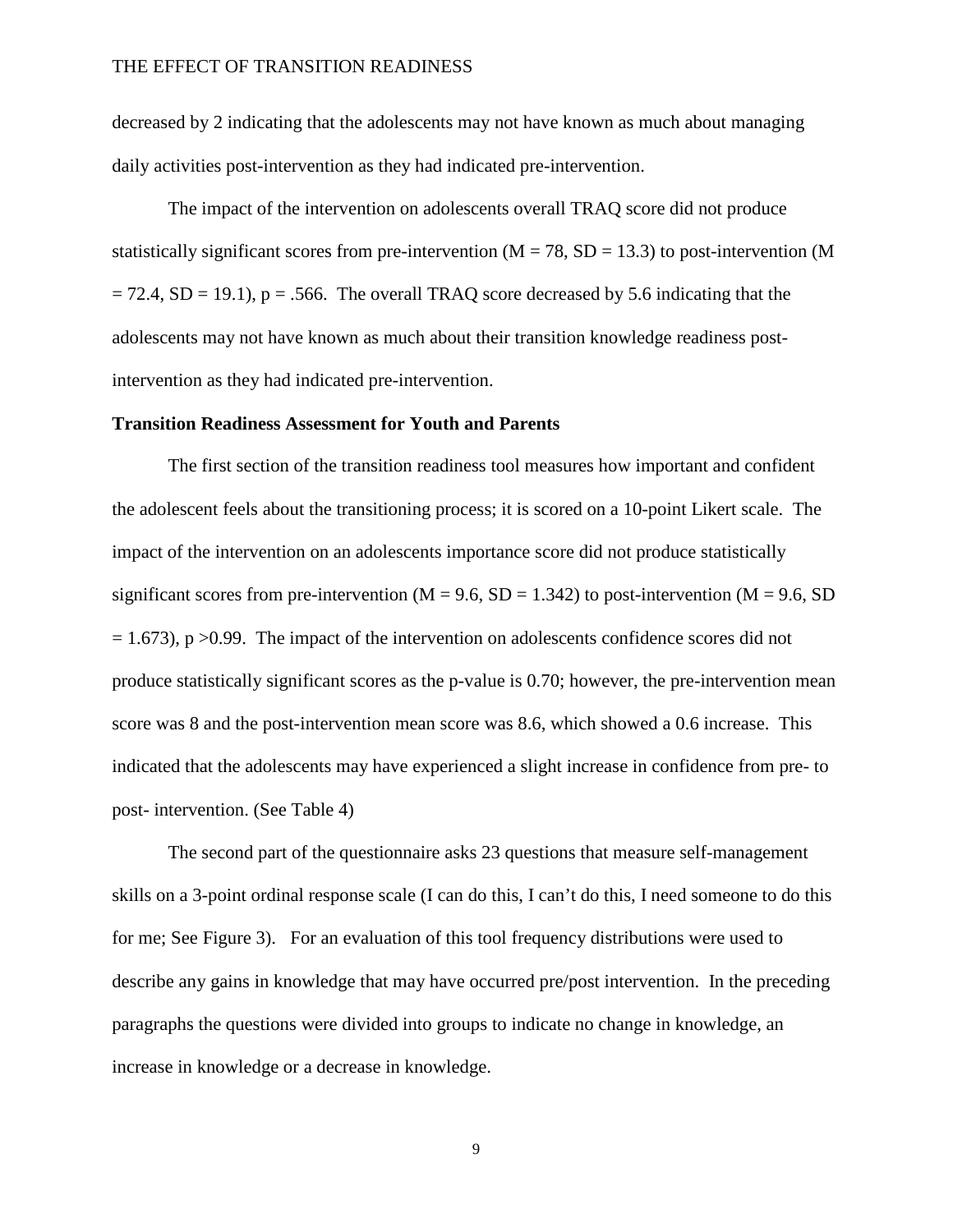All of the study subjects stated "I can do this" to the following statements pre- and postintervention: I can explain my medical needs to others; I know my symptoms, including ones that I quickly need to see a doctor for; I know my allergies to medicines, and medicines I should not take; I have a way to get to my doctor's office; and I know to show up 15 minutes before the visit to check in. This response group indicates that the study subjects already possessed a general knowledge of these skills, and suggests that the intervention had no bearing on their responses.

For certain statements, many of the study subjects stated "I can do this" pre-intervention but decided on the response "I can't do this" post-intervention. These included the following: I know my medical needs; I know what to do in case I have a medical emergency; I know my own medicines, what they are for, and when I need to take them; I understand how health care privacy changes at age 18 when I am legally an adult; and I have a copy of my current plan of care. This change pre/post intervention may have occurred because the study subject realized through motivational interviewing that they did not know how to manage these skills and needed to continue to learn or improve upon them.

For some of the skill statements, an equal number of subjects stated "I can do this" or "I can't do this" pre- and post-intervention, indicating no change. These included: I can explain to others how my customs and beliefs affect my health care decisions and medical treatment; before a visit I think of questions to ask; I know where to go to get medical care when the doctor's office is closed; and I know how to get referrals to other providers, and where my pharmacy is and how refill my medicine.

The following self-management skills presented varied responses pre/post intervention among study subjects. Some of the subjects who stated they knew a skill prior to the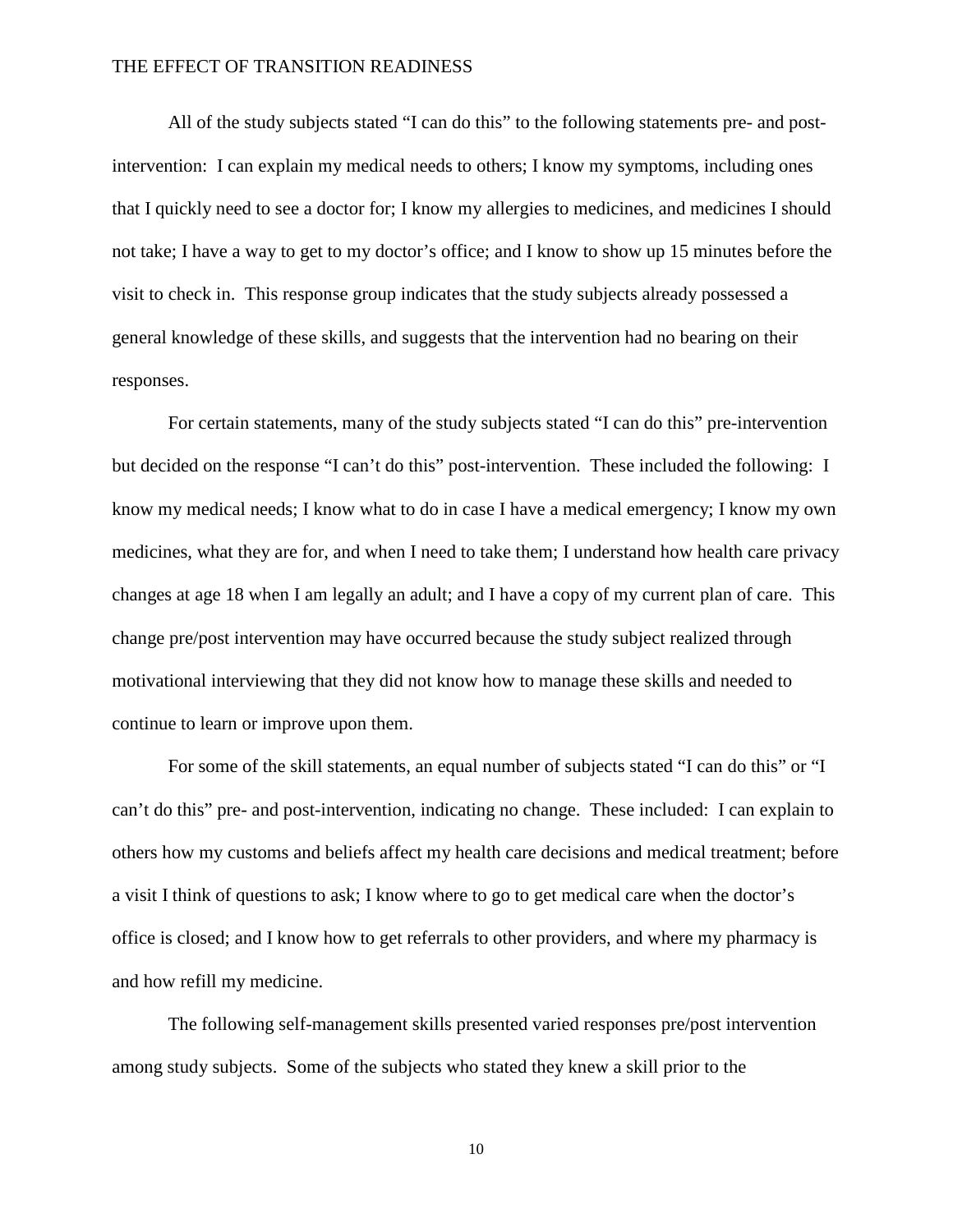intervention then stated that they needed to learn the skill post intervention. Conversely, in the same group, subjects who stated they needed to learn a skill pre-intervention stated they could now do the skill post-intervention. The skills in this grouping were: I know where to get blood work or x-rays if my doctor orders them, I know where my pharmacy is and how to refill my medications, I know how to fill out medical forms, I make my own doctor appointments, I carry important health information with me every day, I have a plan so I can keep my health insurance after 18 or older, and my family and I have discussed my ability to make my own health care decisions at age 18.

Subjects stated "I can do this" post-intervention to the following statements: I know or I can find my doctor's phone number, and I have a file at home for my medical information. This increase shows that the intervention of motivational interviewing may have increased the subject's knowledge on these skills. None of the study subjects answered the self-management statements with "I need someone to do this for me" pre- or post-intervention indicating that even if they did not know that particular self-management skill, they were willing to learn.

Parents were given this same questionnaire to assess what they felt their children knew about their self-management skills in comparison to what the children felt they knew about those same skills. However, only three parents participated in the questionnaire; therefore, there were not enough data to analyze comparative responses. Although when evaluating the means of the parents response to the importance and confidence questions and comparing them to the means of the adolescents it was noted that an inverse relationship was present. The parents mean score for how important they felt it was to their adolescent to transition by the age of 22 was 8.3 but the adolescents mean score for how important it was to them to transition by the age of 22 was 8.1. Inversely, the parents mean score for how confident they felt their adolescent was to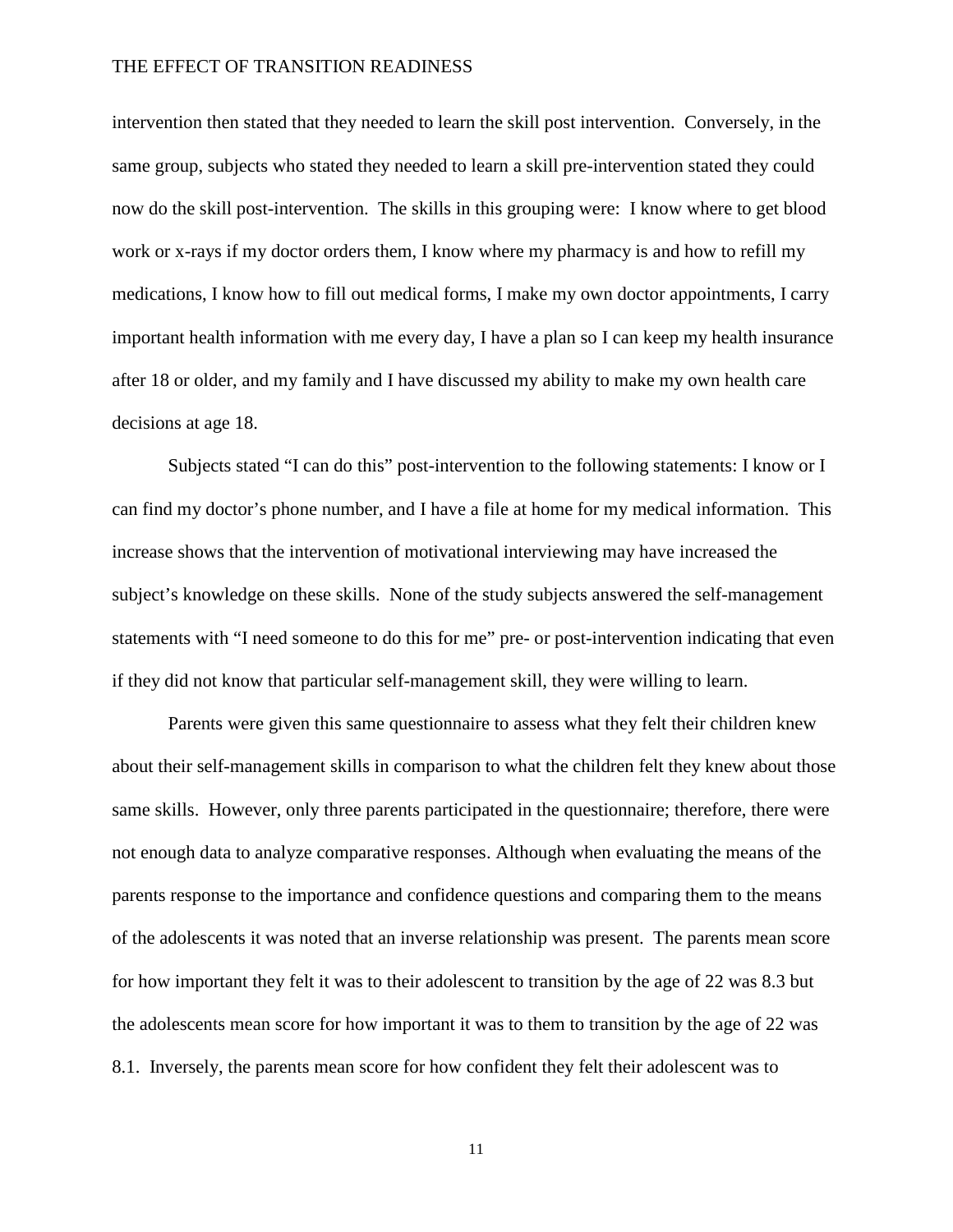transition was 5.8 but the adolescents mean score for how confident they felt about transitioning was 6.1. These correlations indicate that parents and adolescents alike need to be educated and prepared for the transition process as parents may not know what their adolescents knowledge about their disease process is rather have an assumption (See Figure 4).

#### <span id="page-18-0"></span>**Motivational Interview and Plan of Care Intervention**

The intervention portion of the study consisted of motivational interviewing followed by the development of an individualized plan of care for each study subject. The intervention took place at each study subject's second visit, after the completion of the pre-intervention questionnaire that was completed at the first visit. The outcome was to complete a plan of care for 90% of the study subjects; however, due to appointment cancellations only 64% of the study subjects completed the plan of care (See Table 2).

#### **Discussion**

<span id="page-18-1"></span>The purpose of this project was to develop an effective way to prepare chronically ill adolescents to transition from pediatric to adult clinics. Due to technical advances developed in recent decades, our chronically ill youth are now living well into their adult years. However, with this longer life span there is a great need to improve upon the transitions from the pediatric world in health care to the adult world. Evidence confirms that many pediatric specialty clinics lack in a transition readiness program (Hopper, Dokken, & Ahmann, 2014). To ensure more successful transitions, adolescents and caregivers in pediatric specialty clinics need health care providers to address this issue (Hopper et al., 2014).

A number of research studies underscore this need, and highlight specific consequences of poor transitions in this population. For example, an increase in HbA1c has been observed among those who had no transitional assessment or support through the transition of care process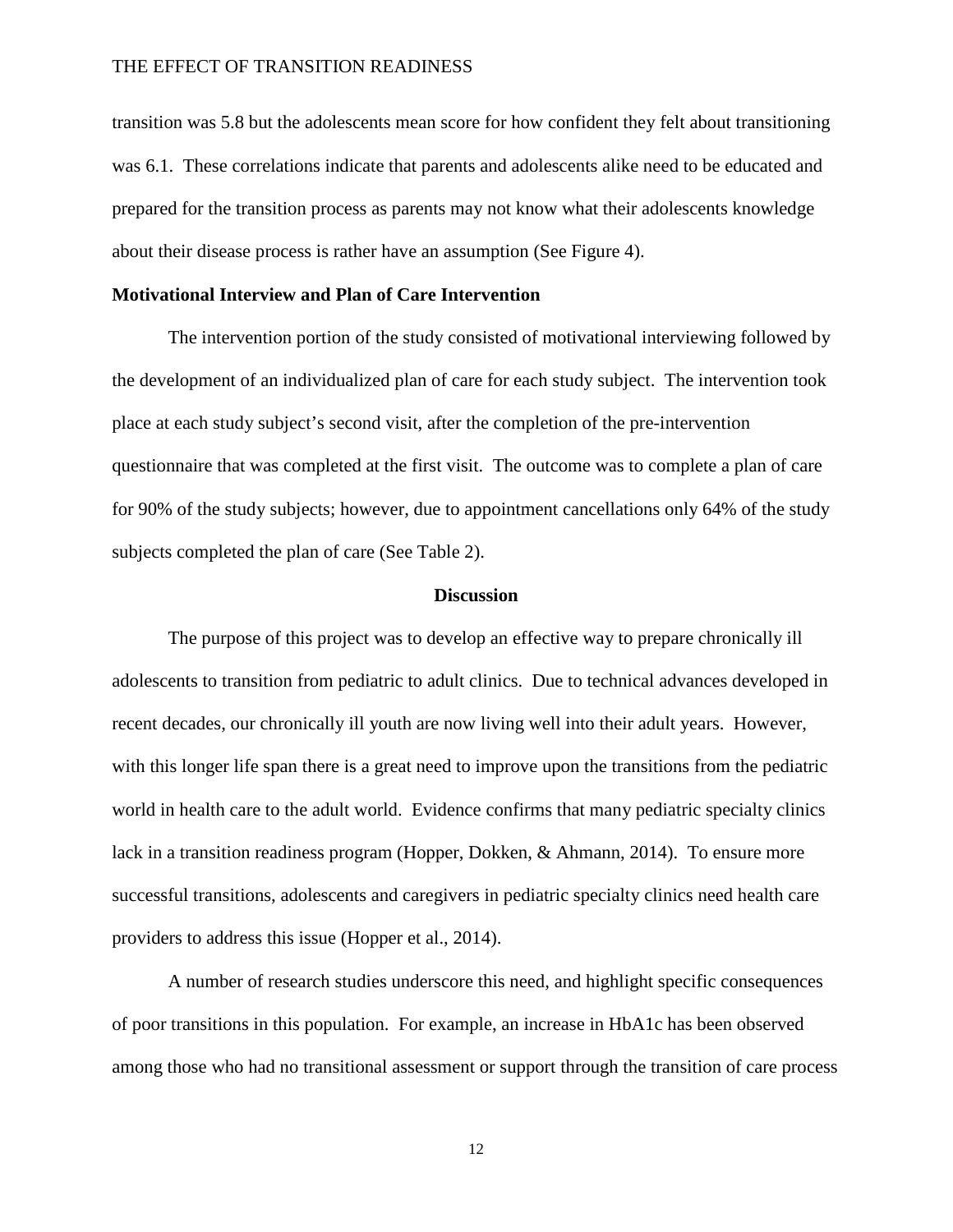(Lotstein, McPherson, Strickland, & Newacheck, 2005; Van Walleghem, MacDonald, & Dean, 2008). After the implementation of transition readiness tools such as, transition readiness assessment questionnaires (Sawicki et al., 2009), motivational interviewing (Channon et al., 2007), and transition programs using at least one of the six Got Transition core elements (Chu et al., 2015), more successful transition of adolescents from the pediatric clinic setting to the adult clinic setting occurred (Sawicki et al., 2009; Channon et al., 2007; Chu et al., 2015). Thus, providing transition readiness tools to providers is an important means of enhancing their ability to assist their adolescent patients in transitioning to adult care clinics.

Overall, the study results and data analysis did not show any statistical significance or improvement in knowledge for the group of study participants. However, this could be due to the small enrollment numbers as each study participant was receptive to the learning assessment tools and to the idea of establishing a goal to improve an area of their health. In addition, all the study participants seemed eager to determine what they knew about their health.

#### <span id="page-19-0"></span>**Transition Registry**

A transition registry is important for identification, tracking, and monitoring an adolescent from the beginning of the transition process to the end. Got Transition.org discusses the importance of providers establishing standards to identify transitioning youth and entering their data into the registry (2017). Tracking and monitoring the progress of an adolescent's transition journey allows the provider to evaluate the adolescent's knowledge of their own selfcare and provides the ability to adjust the plan of care accordingly. Frequent evaluation produces improved patient outcomes and in the case of transition of care, successful transitions (McManus et al., 2015).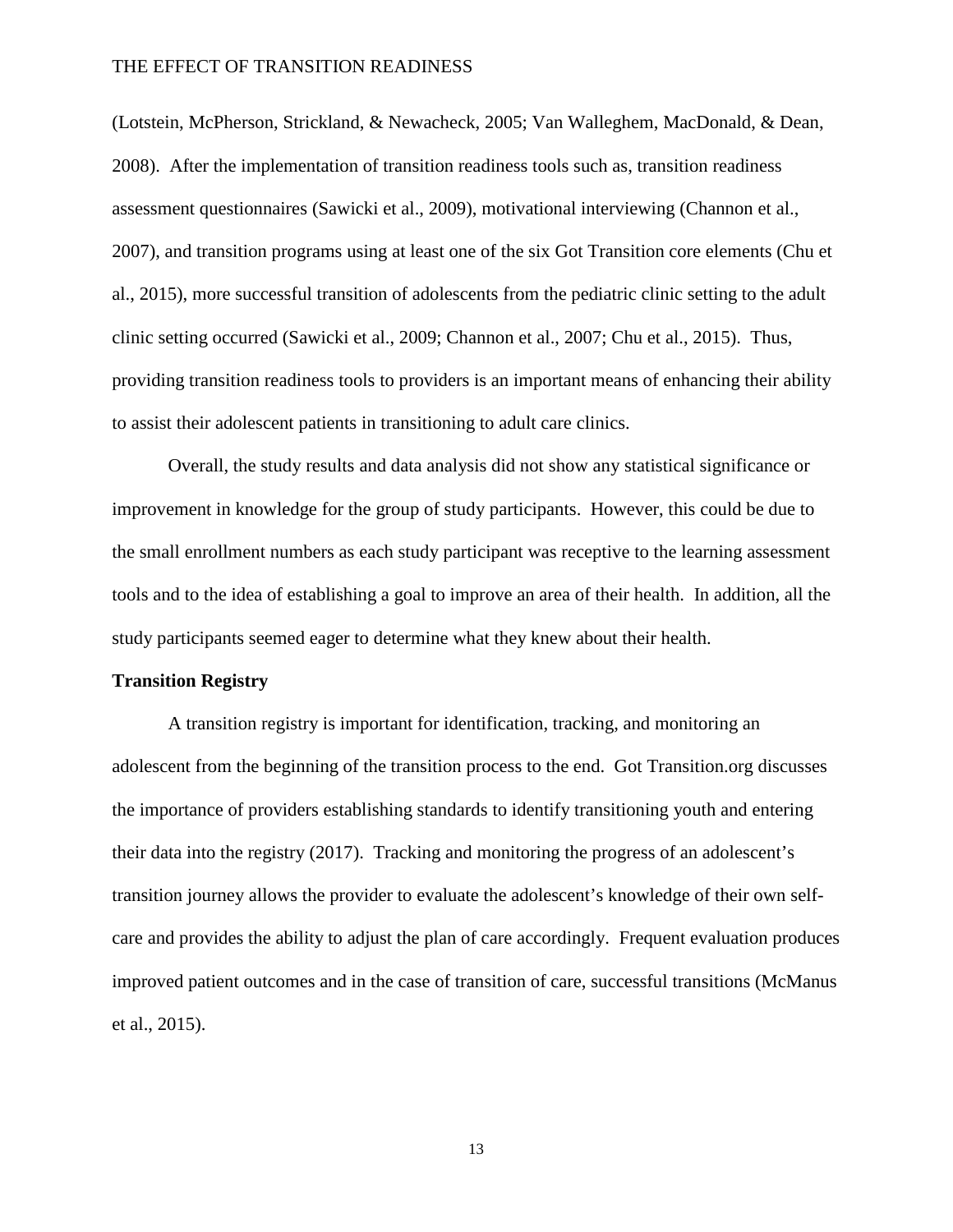#### <span id="page-20-0"></span>**Transition Readiness Assessment for Youth and Parents**

Family and adolescent readiness is an important assessment that needs to be completed to ensure a successful transition (Cooley, Sagerman, & American Academy of Pediatrics [AAP], 2011). As Cooley et al. (2011) point out, it is important for health care providers to assess the parents'/caregivers' readiness for change, as for most pediatric patients the caregiver has been the one constant in life. The authors also discuss the importance of identifying the parents'/caregivers' role throughout the adolescent's transition to adulthood, as this can be a complicated and emotional time for the parent/caregiver. It is also important for providers and parents/caregivers to recognize that the adolescent is the driver of change; therefore, assessing their confidence and readiness for self-management using validated tools will assist the provider in identifying what goals the adolescent is willing to set and creating a plan of care that will empower the adolescent for success (Cooley et al., 2011; Sawicki et al., 2009).

#### <span id="page-20-1"></span>**Transition Readiness Assessment Questionnaire (TRAQ) Tool**

In order to successfully prepare an adolescent patient to transition to an adult clinic, it is important to have an instrument that measures the abilities needed to successfully transition from pediatric to adult healthcare and the improvements the patient has achieved in other areas such as education, work, and daily life. The use of a self-administered tool would provide a measurement of individual transitional readiness skills that each child should possess before beginning the transition process; this tool would serve as a reference point for the physician (Sawicki et al., 2009). The Transition Readiness Assessment Questionnaire (TRAQ) is a tool that will allow physicians to assess the adolescent's readiness for transition. The TRAQ is a selfadministered tool that takes only minutes for youth to complete and can also be completed by caregivers to obtain their view of their children's abilities (Sawicki et al., 2009). The tool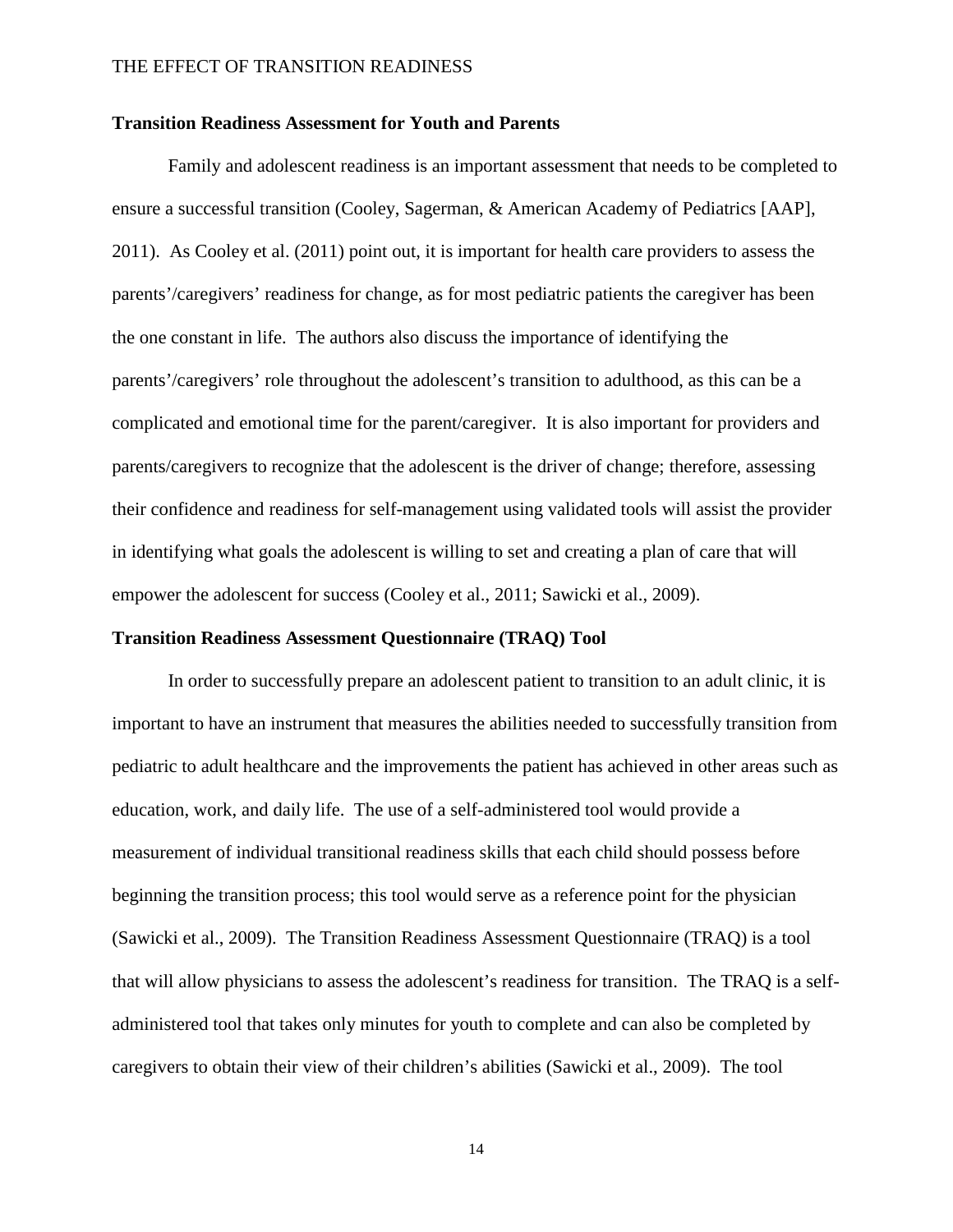addresses five main topics, which are; appointment keeping, tracking health issues, talking with providers, and managing daily activities. This tool is appropriate for youth as it is short and concise, and the verbiage used is on a level that is easily understood. To further meet the specific needs of the targeted adolescent group it may be beneficial to set up an electronic application where the questionnaire could be completed on a smart phone or computer. This type of delivery would further tailor the questionnaire to the adolescent population. The creation of an electronic application would also allow for delivery of "notifications" that could serve as reminders or provide education about the patient's illness. When implementing a tool for the adolescent population, it is imperative that the tool seems convenient and to their lifestyle to ensure maximum compliance.

#### <span id="page-21-0"></span>**Motivational Interview and Plan of Care Intervention**

Motivational interviewing, one of many evidence based interventions, is a patientcentered technique to change health behaviors by surveying and resolving doubt (Miller & Rollnick, 2003). In adolescents with type 1 diabetes, motivational interviewing has been implemented into practice to improve diabetes self-management and decrease HbA1C (Channon et al., 2007). The success behind motivational interviewing lies in four principles that health care providers are required to follow (Erickson, Gerstle, & Feldstein, 2005). These four principles are described by Miller and Rollnick (2003) as sincere expression of empathy, development of difference between the adolescent's existing behavior and his or her management goal, not reacting defensively to the adolescent's resistance, and supporting the adolescent's self-efficacy. These four principles of motivational interviewing have been shown over time to increase the adolescent's confidence and ability to manage and improve their diabetes (Miller & Rollnick, 2003; Channon et al., 2007).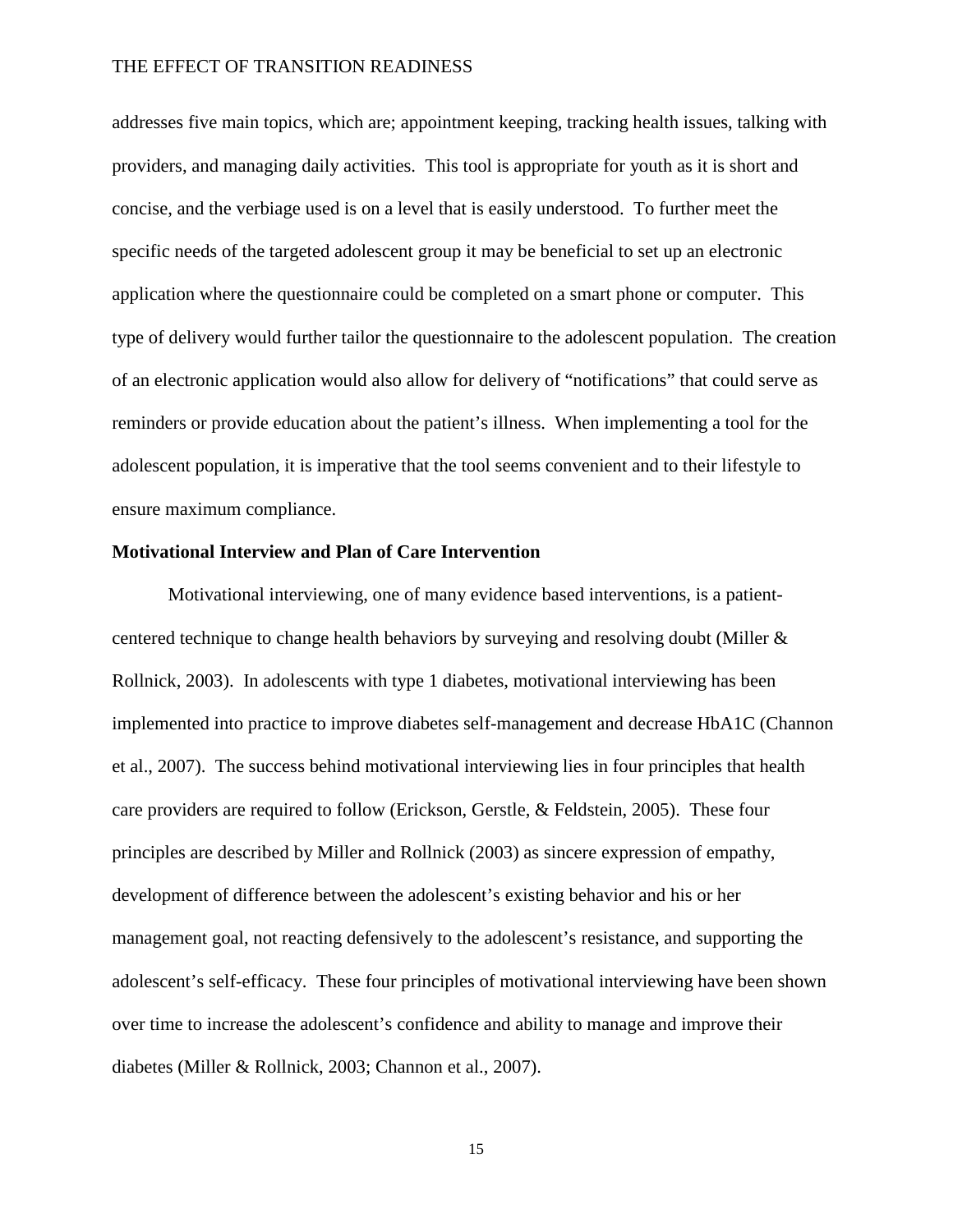Motivational interviewing has been shown to be an effective method to improve selfmanagement when working with adolescents (Channon et al., 2007). Nine of the 14 subjects in this study participated in motivational interviewing and completed the individualized plan of care. Each of the participants who completed the intervention were receptive to the interview process and eager to choose something they could improve on. Interestingly, most of the adolescents were more apt to choose a goal that allowed them to utilize technology. Most chose reminders for appointments, for when to refill medications, and for when to take medications, all things that they could set up in their smart phones. Utilizing this technology in the future to encourage adolescent buy-in may be useful.

#### <span id="page-22-0"></span>**Limitations**

Several limitations were identified in the design of this study. First, the low participation rates, single location, and small sample size limit the generalizability of the findings. The sample size was limited by a short two-week enrollment window. During the time of enrollment statewide KPREP testing was being given and schools discouraged children from missing school; therefore, many patients were considered "no shows" or simply rescheduled for a time after the enrollment period. In the pediatric endocrinology clinic most patients are only seen quarterly. The infrequency of appointments along with the three-time points needed, the likelihood of patients rescheduling, and the limited amount of time to conduct the study were all limitations that interfered with the ability to complete study data. A small sample size can make it difficult to find a statistical difference in pre- and post-interventions.

The questionnaires were another limitation of this study. One of the main concerns when individuals are asked to complete a questionnaire is the possibility that they may not complete all of the questions asked. The similarity of the questionnaires could also be a concern as they both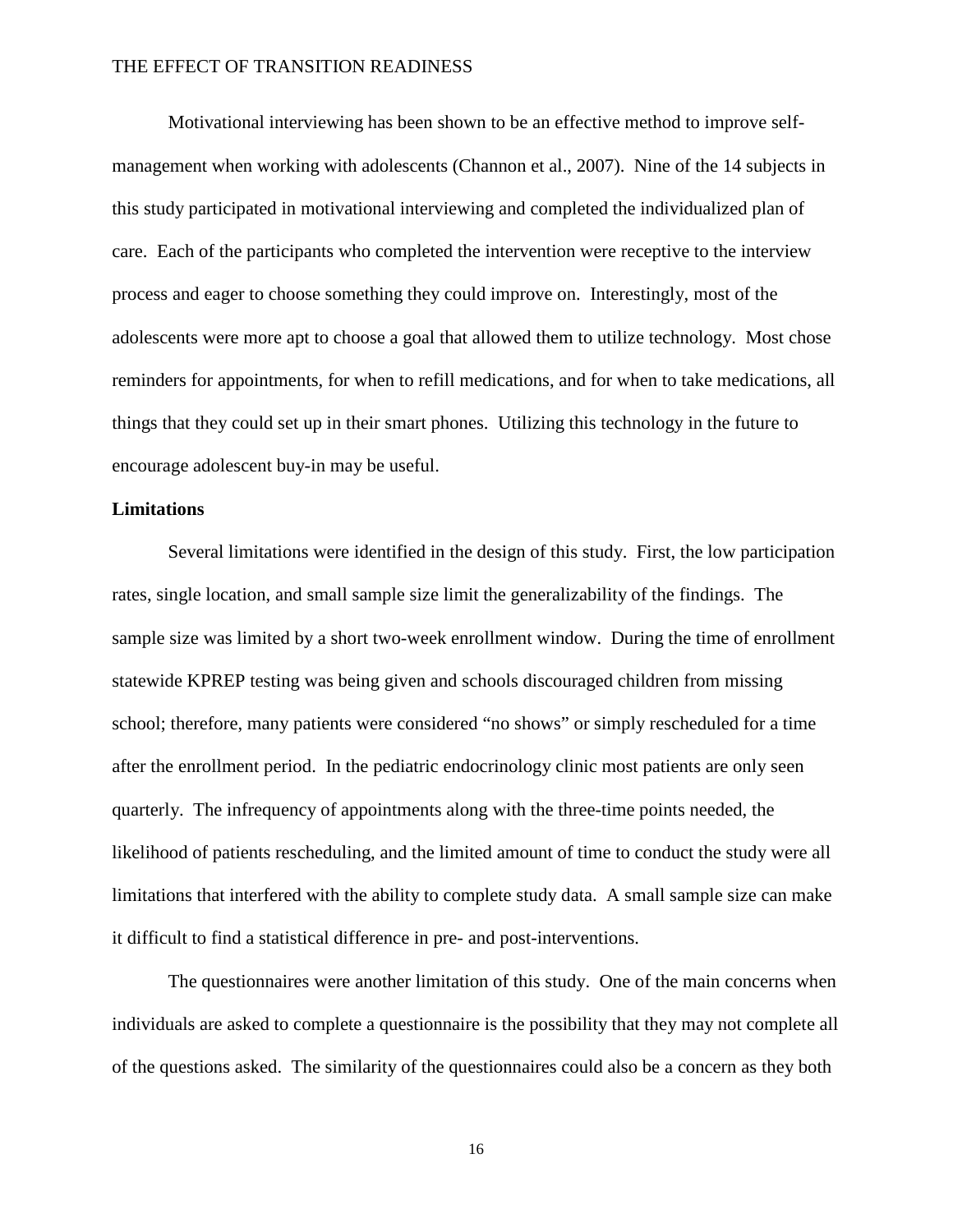addressed transition readiness. However, they used different scoring scales that could produce conflicting data.

#### <span id="page-23-0"></span>**Recommendations for Future Studies**

<span id="page-23-1"></span>Recommendations for future studies include gathering key stakeholders, enrolling larger numbers, using one validated transition tool, and scheduling a longer study time frame. Gathering key stakeholders to give input on a policy to create a transition of care program in their clinic would allow for greater buy in and compliance, in turn producing more successful transitions. Validated assessment tools are proven to be effective in collecting valuable information from patients that can assist the medical provider in formulating a plan that will allow for the most successful transitions. To assist health care providers in providing meaningful transition processes that include assessment tools and policies, the American Academy of Pediatrics, the American Academy of Family Physicians, and the American College of Physicians have created a formal transition program (Cooley, 2013). This program is called Got Transition; it assists providers by using six core elements that allow the provider, the youth and the parents/caregivers to jointly plan a successful transition course (Cooley et al., 2011). These core elements include transition policy, tracking, monitoring, readiness assessment tools, transition planning, transfer of care and transfer completion (Cooley et al., 2011). Following the six core elements of Got Transition is improving transitions for youth with chronic illnesses through joint efforts and strategic planning (McManus et al., 2013). To obtain more statistically significant data, pre/post quasi-experimental and longitudinal studies using the Got Transition elements that include large study samples will be important in order to validate the implementation of a formal transition program like Got Transition into practice.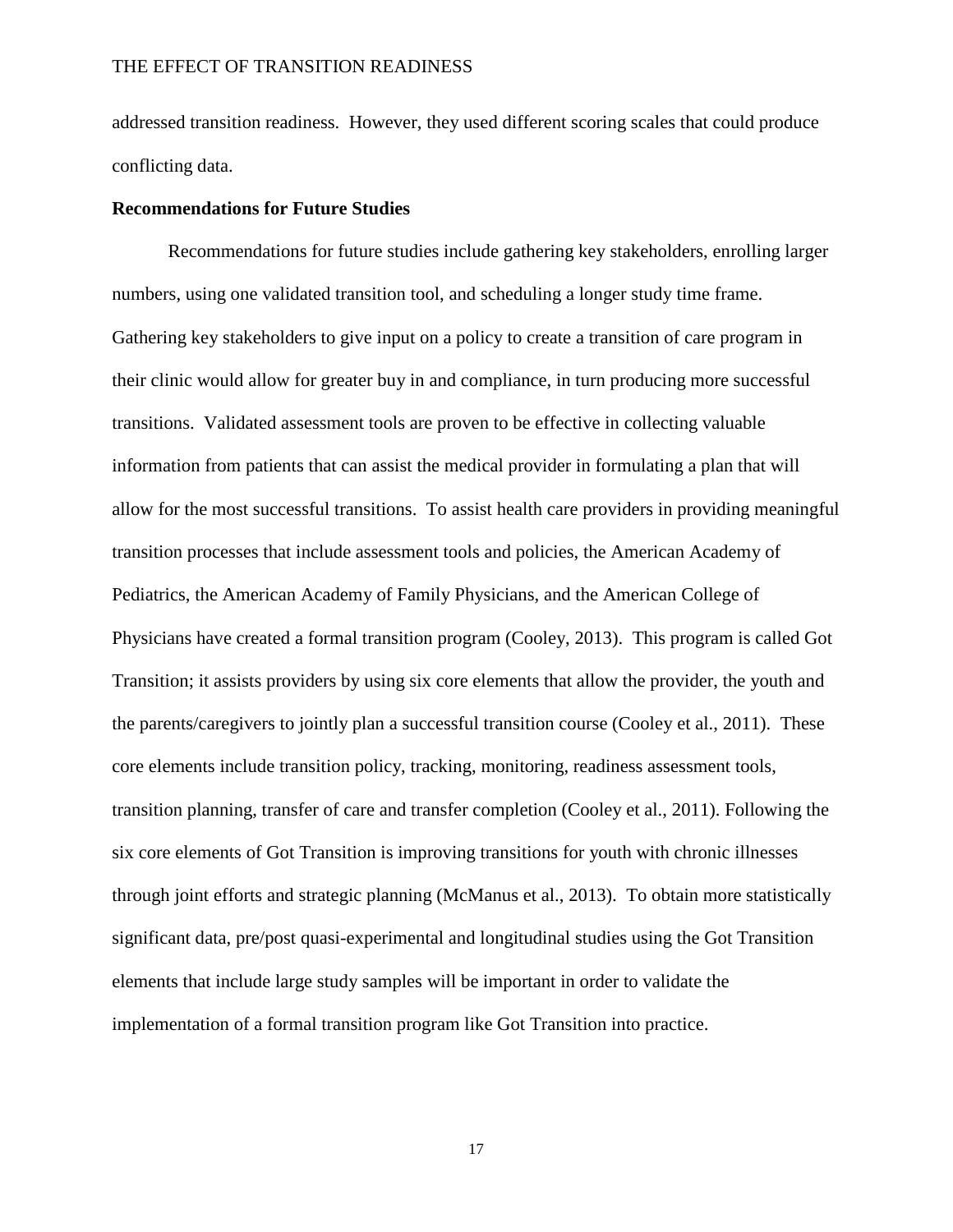#### **Conclusion**

<span id="page-24-0"></span>The goal of this study was to demonstrate the impact of a formal transition readiness program in preparing chronically ill adolescents who will soon be transitioning from pediatric to adult care clinics. The use of formal policies within clinics to guide and assist with training and a standardized transition process will allow for more successful transitions and give guidance to the provider as to when the best time to transition is the adolescent. For instance, we do not know the magic number for an adolescent to transfer to an adult clinic; however, it is known that when an adolescent is not properly prepared the transition will not be successful. Therefore, formal practices and programs that address when to identify and assess the knowledge of a transitioning youth will allow for a well-prepared, well-thought out, time invested transition period. An evaluation of these practices will need to be completed periodically to evaluate effectiveness, patient satisfaction and clinical outcomes. It is critical that researchers design and implement research studies to ascertain transition services that facilitate improved self-efficacy, improved glycemic control, and other health-related outcomes for adolescents who will soon be young adults. More research is needed to further understand the factors surrounding transition of care and to utilize those factors to develop future controlled, large sample size studies.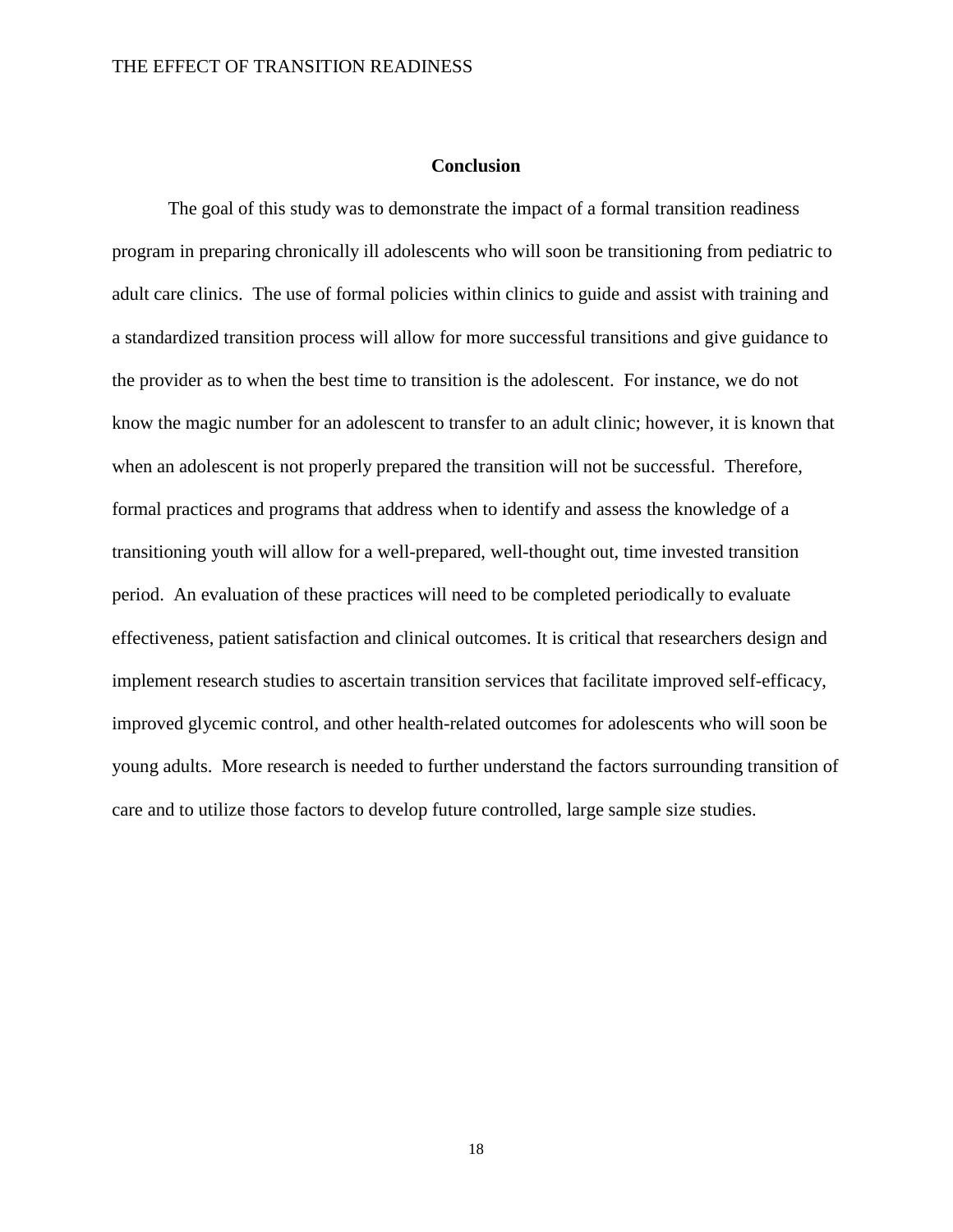#### **References**

- American Academy of Pediatrics, American Academy of Family Physicians, & American College of Physicians-American Society of Internal Medicine. (2002). A consensus statement on health care transitions for young adults with special health care needs. *Pediatrics*, *110*(Supplement 3), 1304-1306.
- Blum, R. W., Garell, D., Hodgman, C. H., Jorissen, T. W., Okinow, N. A., Orr, D. P., & Slap, G. B. (1993). Transition from child-centered to adult health-care systems for adolescents with chronic conditions: a position paper of the Society for Adolescent Medicine. *Journal of Adolescent Health*, *14*(7), 570-576.
- Callahan, S. T., & Cooper, W. O. (2010). Changes in ambulatory health care use during the transition to young adulthood. *Journal of Adolescent Health*,*46*(5), 407-413.
- Centers for Disease Control and Prevention (CDC), & Centers for Disease Control and Prevention (CDC). (2011). National diabetes fact sheet: national estimates and general information on diabetes and prediabetes in the United States, 2011. *Atlanta, GA: US Department of Health and Human Services, Centers for Disease Control and Prevention*, *201*.
- Centers for Disease Control and Prevention (CDC), & National Center for Chronic Disease Prevention and Health Promotion. (2014). Diabetes 2014 report card. *Atlanta, GA: US Department of Health and Human Services, Centers for Disease Control and Prevention.*
- Centers for Disease Control and Prevention (CDC), & National Center for Chronic Disease Prevention and Health Promotion. (2016). At a glance 2016. Diabetes: Working to reverse the US epidemic. *Atlanta, GA: US Department of Health and Human Services, Centers for Disease Control and Prevention, Division of Diabetes Translation.*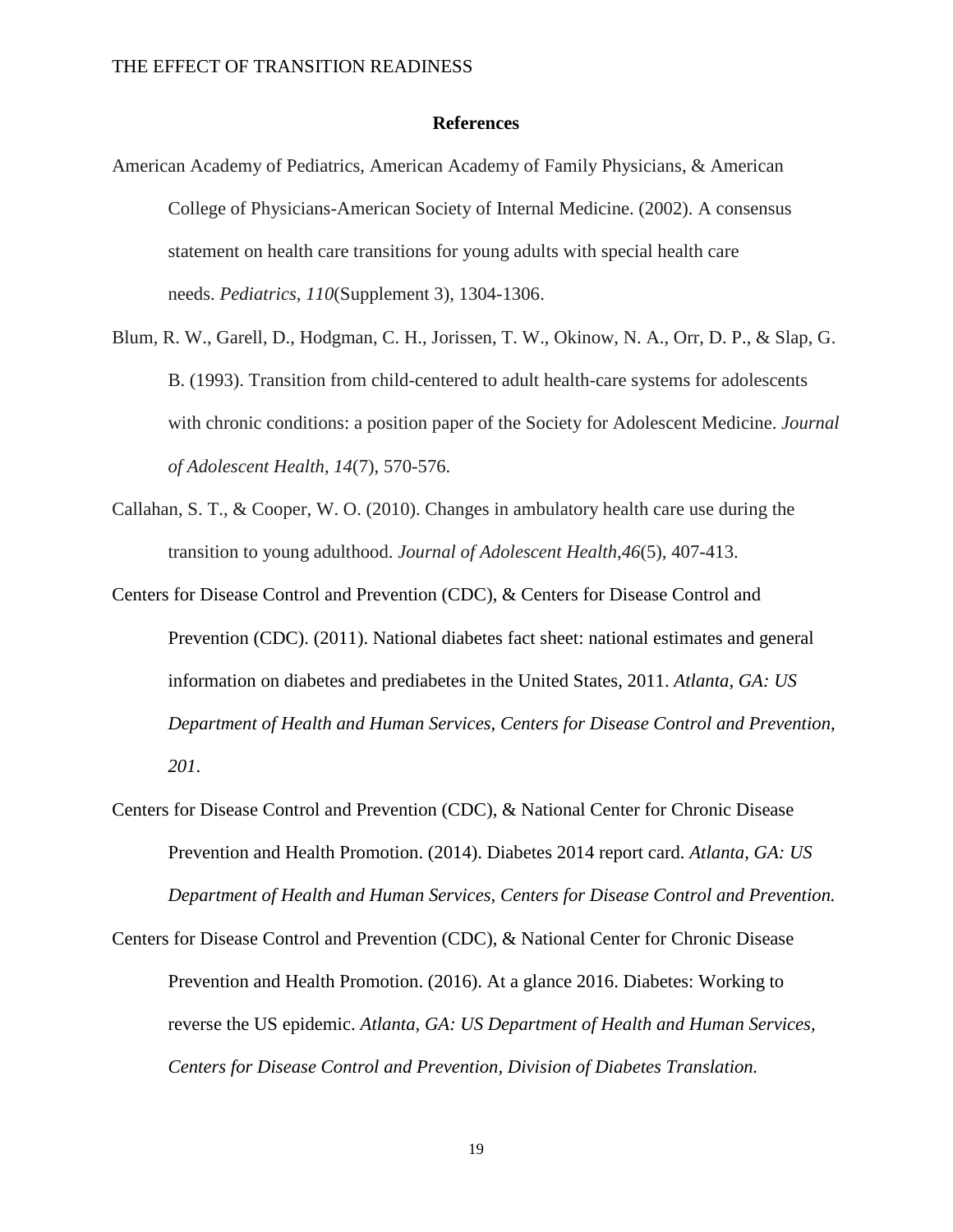Channon, S. J., Huws-Thomas, M. V., Rollnick, S., Hood, K., Cannings-John, R. L., Rogers, C., & Gregory, J. W. (2007). A multicenter randomized controlled trial of motivational interviewing in teenagers with diabetes. *Diabetes care*, *30*(6), 1390-1395.

"Chronic" (N.D.). Chronic. Healthy children.org. Retrieved from: https://www.healthychildren.org/English/healthissues/conditions/chronic/Pages/default.aspx

- Chu, P. Y., Maslow, G. R., von Isenburg, M., & Chung, R. J. (2015). Systematic Review of the Impact of Transition Interventions for Adolescents With Chronic Illness on Transfer From Pediatric to Adult Healthcare. *Journal of pediatric nursing*, *30*(5), e19-e27.
- Cooley, W. C. (2013). Adolescent health care transition in transition. *JAMA pediatrics*, *167*(10), 897-899.
- Cooley, W. C., Sagerman, P. J., & American Academy of Pediatrics. (2011). Transitions Clinical Report Authoring Group. *Clinical report—supporting the health care transition from adolescence to adulthood in the medical home. Pediatrics*, *128*(1), 182-200.
- Erickson, S. J., Gerstle, M., & Feldstein, S. W. (2005). Brief interventions and motivational interviewing with children, adolescents, and their parents in pediatric health care settings: a review. *Archives of Pediatrics & Adolescent Medicine*, *159*(12), 1173-1180.
- Got transition. (2017). Got transition. Retrieved from: http://www.gottransition.org/
- Hopper, A., Dokken, D., & Ahmann, E. (2014). Transitioning from pediatric to adult health care: the experience of patients and families. *Pediatric nursing*,*40*(5), 249.
- Lotstein, D. S., McPherson, M., Strickland, B., & Newacheck, P. W. (2005). Transition planning for youth with special health care needs: results from the National Survey of Children with Special Health Care Needs. *Pediatrics*, *115*(6), 1562-1568.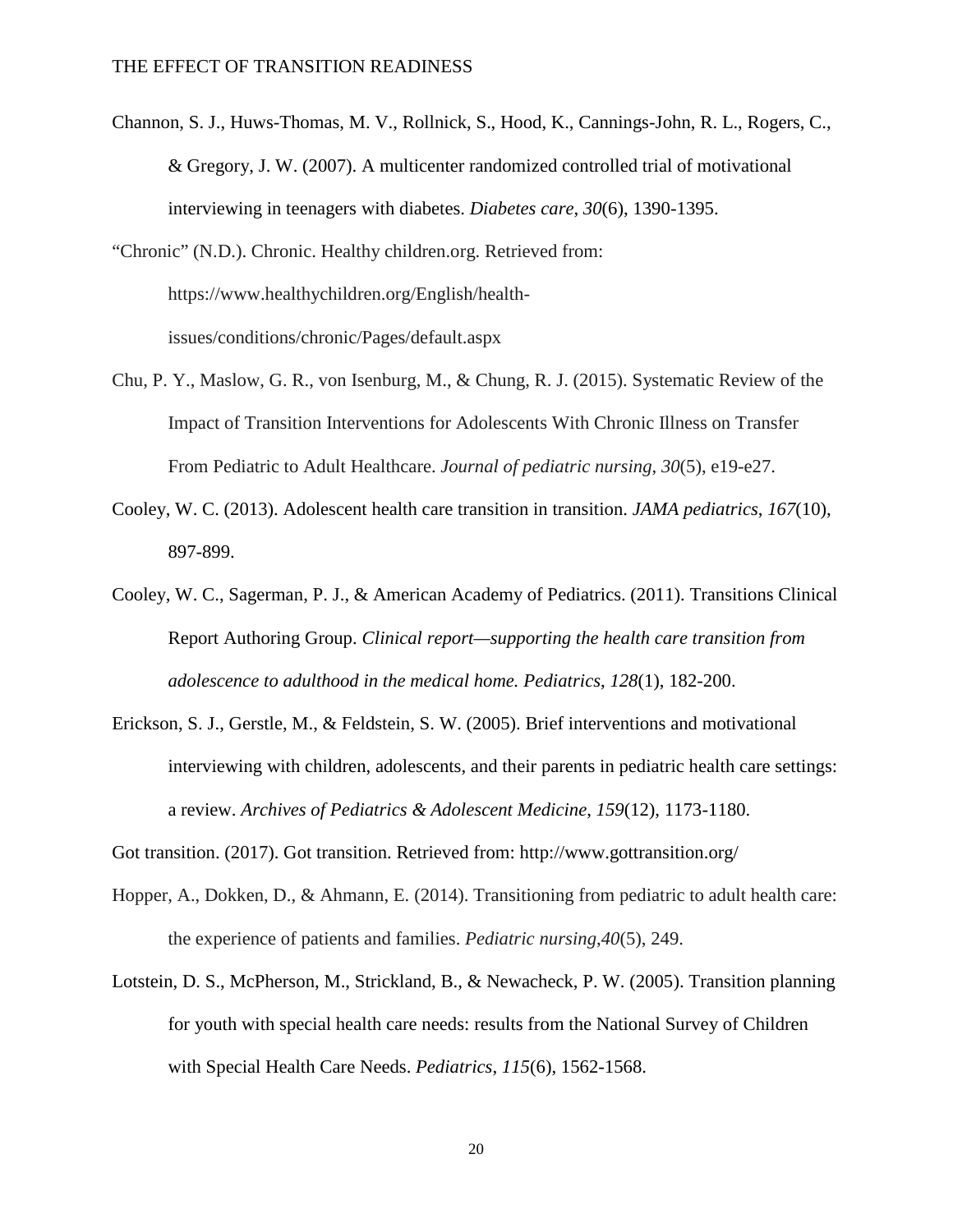- McLeod, S. A. (2013). Erik Erikson. Retrieved from: www.simplypsychology.org/Erik-Erikson.html
- McManus, M. A., Pollack, L. R., Cooley, W. C., McAllister, J. W., Lotstein, D., Strickland, B., & Mann, M. Y. (2013). Current status of transition preparation among youth with special needs in the United States. *Pediatrics*, peds-2012.
- McManus, M., White, P., Barbour, A., Downing, B., Hawkins, K., Quion, N., Tuchman, L., Cooley, C., & McAllister, J. (2015). Pediatric to adult transition: A quality improvement model for primary care. *Journal of Adolescent Health 56*, 73-78
- Miller, W., & Rollnick, S. (2003). Motivational interviewing: Preparing people for change. *Journal for Healthcare Quality*, *25*(3), 46.
- Reiss, J., & Gibson, R. (2002). Health care transition: destinations
- Sawicki, G. S., Lukens-Bull, K., Yin, X., Demars, N., Huang, I. C., Livingood, W., ... & Wood, D. (2009). Measuring the transition readiness of youth with special healthcare needs: validation of the TRAQ—Transition Readiness Assessment Questionnaire. *Journal of pediatric psychology*, jsp128.
- Scal, P., & Ireland, M. (2005). Addressing transition to adult health care for adolescents with special health care needs. *Pediatrics*, *115*(6), 1607-1612.
- US Department of Health and Human Services. Healthy People 2020. Available at: www. Healthypeople.gov/2020/topicsobjectives2020/pdfs/HP2020objectives.pdf. Accessed March 19, 2016.
- Van Walleghem, N., MacDonald, C. A., & Dean, H. J. (2008). Evaluation of a systems navigator model for transition from pediatric to adult care for young adults with type 1 diabetes. *Diabetes care*, *31*(8), 1529-1530.4444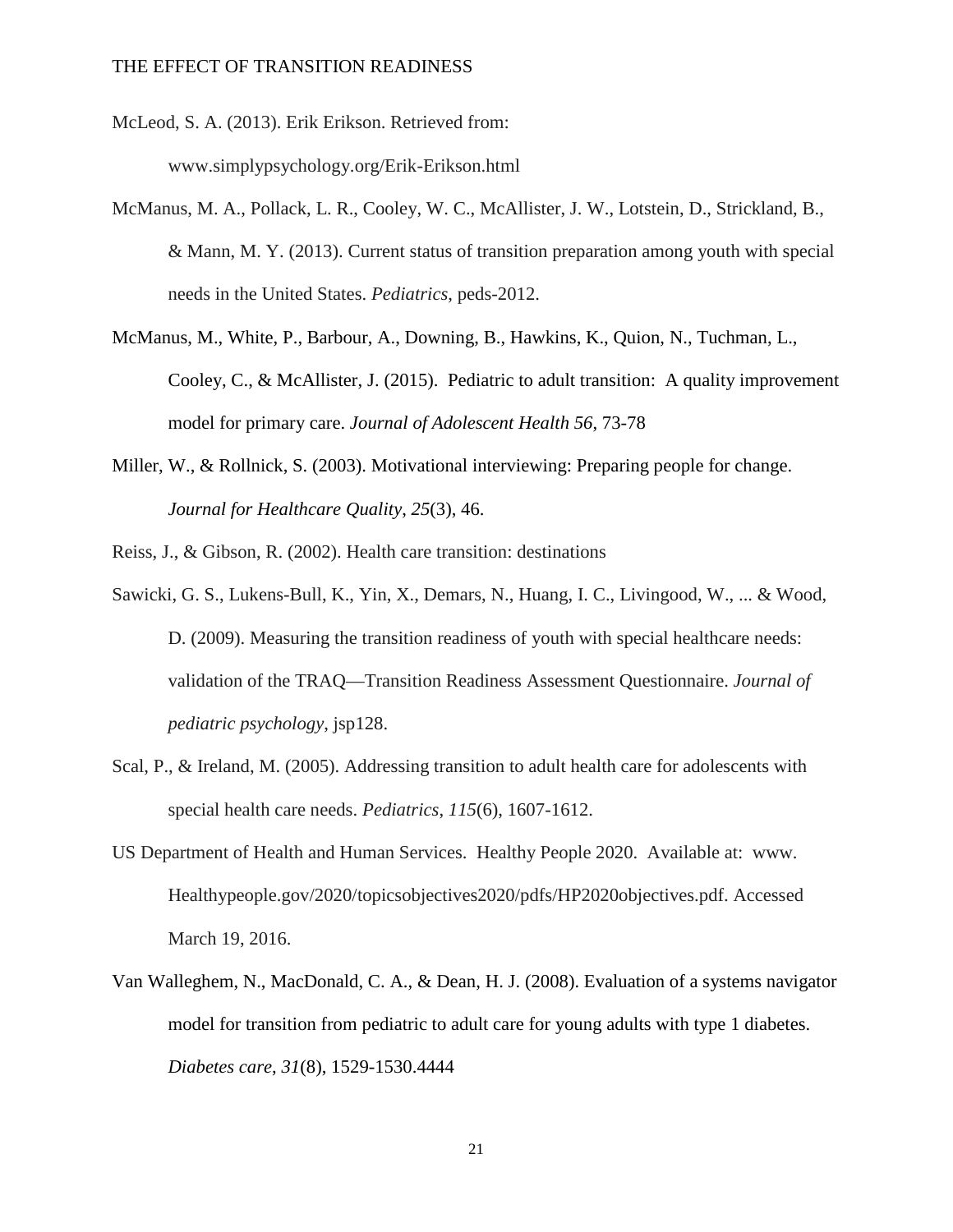|                         | <i>Mean</i> (range) or $n$ (%) |  |  |  |  |  |
|-------------------------|--------------------------------|--|--|--|--|--|
| Age                     | $16.4(14-18)$                  |  |  |  |  |  |
| <b>Gender</b>           |                                |  |  |  |  |  |
| <b>Male</b>             | 5(36%)                         |  |  |  |  |  |
| <b>Female</b>           | 9(64%)                         |  |  |  |  |  |
| Race                    |                                |  |  |  |  |  |
| White                   | 11 (79%)                       |  |  |  |  |  |
| <b>African American</b> | 1(7%)                          |  |  |  |  |  |
| <b>Other</b>            | 2(14%)                         |  |  |  |  |  |
|                         |                                |  |  |  |  |  |

<span id="page-28-0"></span>**Table 1.** *Demographic characteristics of the study sample at baseline (n=14)*

<span id="page-28-1"></span>**Table 2.** *Motivation Interview and Plan of Care Developed (n=14)*

|                     | Yes $(\% )$ | (9, 6)<br>No' |
|---------------------|-------------|---------------|
| <b>Plan of Care</b> | (64%        | 36%<br>ັ      |

## <span id="page-28-2"></span>**Table 3***. Results of TRAQ (n=5)*

| <b>Variables</b>                           | $  \sim$ $($ $\cdot$ $)$<br><b>Pre</b> | <b>Post</b>      | P    |
|--------------------------------------------|----------------------------------------|------------------|------|
|                                            | <b>Mean (SD)</b>                       | <b>Mean (SD)</b> |      |
| <b>Managing</b><br><b>Medications</b>      | 14.4(3.21)                             | 13.6(4.04)       | .872 |
| <b>Appointment</b>                         |                                        |                  |      |
| <b>Keeping</b>                             | 15(3.87)                               | 13.6(4.16)       | .882 |
| <b>Tracking Health</b><br><b>Issues</b>    | 14.4 (3.78)                            | 13.4 (4.28)      | .711 |
| <b>Talking with</b><br><b>Providers</b>    | 14.6(3.91)                             | 13 (4.64)        | .895 |
| <b>Managing Daily</b><br><b>Activities</b> | 14.8(3.70)                             | 12.8(4.87)       | .979 |
| <b>Overall Score</b>                       | 78 (13.3)                              | 72.4(19.1)       | .566 |

<span id="page-28-3"></span>

|         | Table 4. Results of Transition Readiness Assessment Importance and Confidence over time |  |
|---------|-----------------------------------------------------------------------------------------|--|
| $(n=5)$ |                                                                                         |  |

| <b>Transition</b><br>Importance &<br><b>Confidence</b> | Pre<br><b>Mean (SD)</b> | <b>Post</b><br><b>Mean (SD)</b> |       |  |  |
|--------------------------------------------------------|-------------------------|---------------------------------|-------|--|--|
| $\overline{\mathbf{Q}}$ 1                              | 9.60(1.342)             | 9.60(1.673)                     | >0.99 |  |  |
| $\overline{Q2}$                                        | 8.00 (2.345)            | 8.60 (1.817)                    | 0.70  |  |  |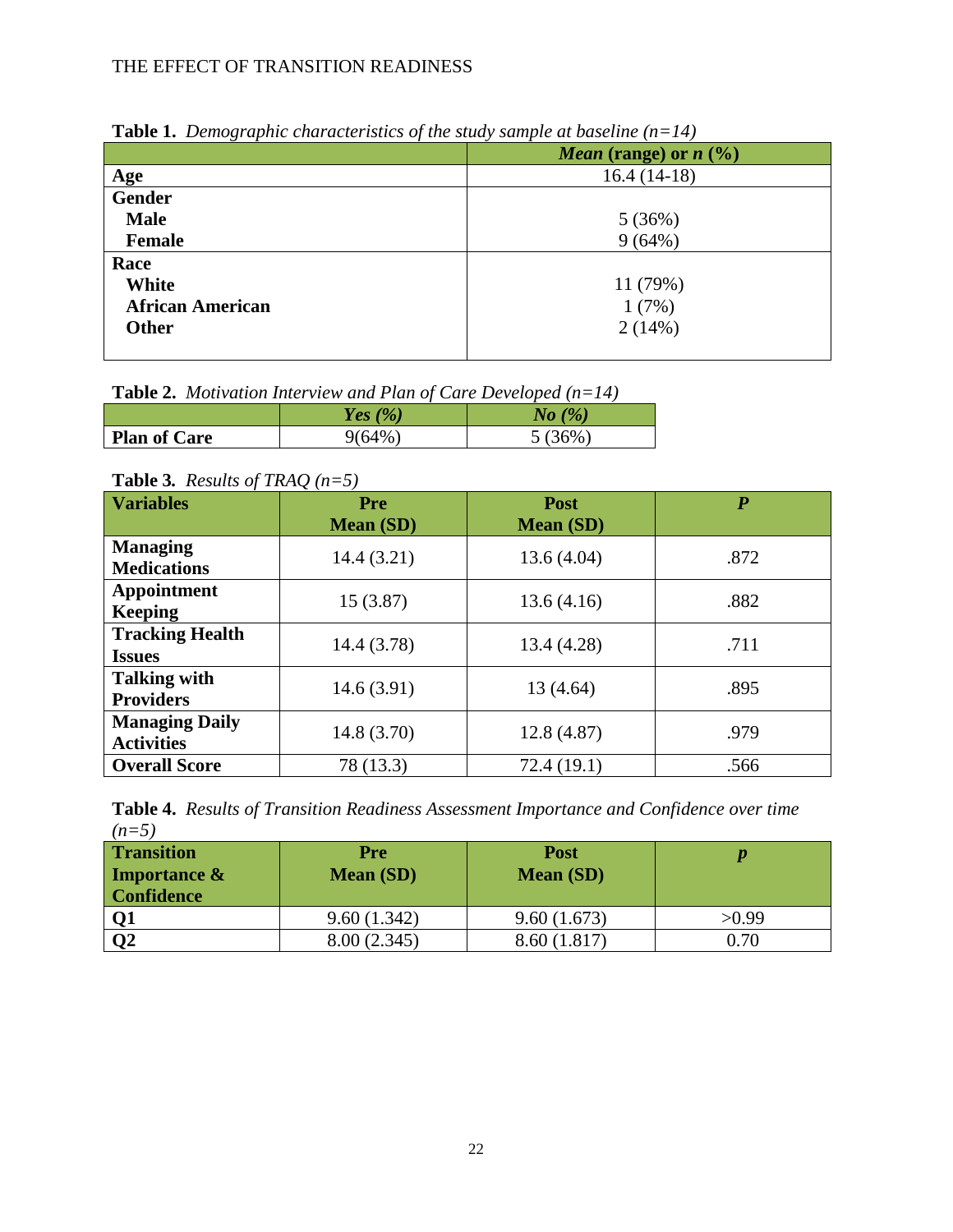# **Figure 1.** *Transition Registry*

<span id="page-29-0"></span>

|                 | <b>TRANSITION REGISTRY</b> |               |        |                     |                               |                                                                                  |                                                                                                    |                 |                                  |                                      |                                                                                                |                                                                                                    |  |
|-----------------|----------------------------|---------------|--------|---------------------|-------------------------------|----------------------------------------------------------------------------------|----------------------------------------------------------------------------------------------------|-----------------|----------------------------------|--------------------------------------|------------------------------------------------------------------------------------------------|----------------------------------------------------------------------------------------------------|--|
|                 |                            |               |        |                     | <b>Baseline Visit Date</b>    |                                                                                  |                                                                                                    |                 | Visit 1 Date                     |                                      | <b>Final Study Visit</b>                                                                       |                                                                                                    |  |
|                 | Age                        | Study ID      | Gender | <b>Diagnosis</b>    | <b>TRAQ Date</b><br>Completed | <b>Transition</b><br>Importance<br>and<br>Confidence<br><b>Date</b><br>Completed | Parent-<br><b>Transition</b><br>Importance<br>and<br><b>Confidence</b><br>Date<br><b>Completed</b> | ΜI<br>Completed | <b>Plan of Care</b><br>Completed | <b>TRAQ Date</b><br><b>Completed</b> | <b>Transition</b><br>Importance<br>and<br><b>Confidence</b><br><b>Date</b><br><b>Completed</b> | Parent-<br><b>Transition</b><br>Importance<br>and<br>Confidence<br><b>Date</b><br><b>Completed</b> |  |
|                 | 18                         | 001-LNF-A     | M      |                     | Type 1 DM 4/25/2017           | 4/25/2017                                                                        | 4/25/2017                                                                                          | 7/26/2017       | 7/26/2017                        | 10/30/2017                           | 10/30/2017                                                                                     | $\mathsf{X}$                                                                                       |  |
|                 | 16                         | 002-BAF-A     | M      | Type 1 DM 4/25/2017 |                               | 4/25/2017                                                                        | 4/25/2017                                                                                          | 7/26/2017       | 7/26/2017                        | 10/31/2017                           | 10/31/2017                                                                                     | 10/31/2017                                                                                         |  |
| 3               |                            | 18 003-KT-A   | M      |                     | Type 1 DM 4/26/2017           | 4/26/2017                                                                        | N/A                                                                                                |                 | 7/26/2017 7/26/2017              | <b>NSH</b>                           | <b>NSH</b>                                                                                     | <b>NSH</b>                                                                                         |  |
|                 | 16                         | 004-AAS-A     | F.     |                     | Type 2 DM 4/26/2017           | 4/26/2017                                                                        | 4/26/2017                                                                                          | 7/26/2017       | 7/26/2017                        | 11/1/2017                            | 11/1/2017                                                                                      | 11/1/2017                                                                                          |  |
| 5               | 18                         | 005-ENJ-A     | F.     | Type 1 DM 4/26/2017 |                               | 4/26/2017                                                                        | N/A                                                                                                | X.              | X                                | Lost                                 | To                                                                                             | <b>Follow</b>                                                                                      |  |
| 61              | 16                         | 006-JLS-A     | M      |                     | Type 1 DM 4/26/2017           | 4/26/2017                                                                        | 4/26/2017                                                                                          | X               | X                                | Lost                                 | To                                                                                             | <b>Follow</b>                                                                                      |  |
|                 | 16                         | 007-ZEHK-A    | F.     | Type 1 DM 4/26/2017 |                               | 4/26/2017                                                                        | 4/26/2017                                                                                          | 7/26/2017       | 7/26/2017                        | <b>NSH</b>                           | <b>NSH</b>                                                                                     | <b>NSH</b>                                                                                         |  |
| 8               | 15                         | $1008-KJP-A$  | M      | Type $1$ DM         | 5/1/2017                      | 5/1/2017                                                                         | 5/1/2017                                                                                           | X               | X                                | Lost                                 | To                                                                                             | <b>Follow</b>                                                                                      |  |
| $\overline{9}$  | 14                         | 009-KLHP-A    | F.     | Type 1 DM           | 5/1/2017                      | 5/1/2017                                                                         | 5/1/2017                                                                                           | 9/19/2017       | 9/19/2017                        | $\mathsf{X}$                         | X                                                                                              | $\mathsf{X}$                                                                                       |  |
| 10 <sup>1</sup> | 14                         | $[010$ -CNG-A | F.     | Type $1$ DM         | 5/2/2017                      | 5/2/2017                                                                         | 5/2/2017                                                                                           | 8/2/2017        | 8/2/2017                         | 11/2/2017                            | 11/2/2017                                                                                      | 11/2/2017                                                                                          |  |
| 11              | 17                         | 011-MKM-A     | F.     | Type 1 DM           | 5/2/2017                      | 5/2/2017                                                                         | 5/2/2017                                                                                           | X               | X                                | Lost                                 | To                                                                                             | <b>Follow</b>                                                                                      |  |
| 12              | 17                         | 012-KFT-A     | F.     | Type 1 DM           | 5/2/2017                      | 5/2/2017                                                                         | 5/2/2017                                                                                           | 8/2/2017        | 8/2/2017                         | 10/4/2017                            | 10/4/2017                                                                                      | 10/4/2017                                                                                          |  |
| 13              |                            | 17 013-EMP-A  | F.     | Type $1$ DM         | 5/3/2017                      | 5/3/2017                                                                         | 5/3/2017                                                                                           | X               | X                                | Lost                                 | To                                                                                             | <b>Follow</b>                                                                                      |  |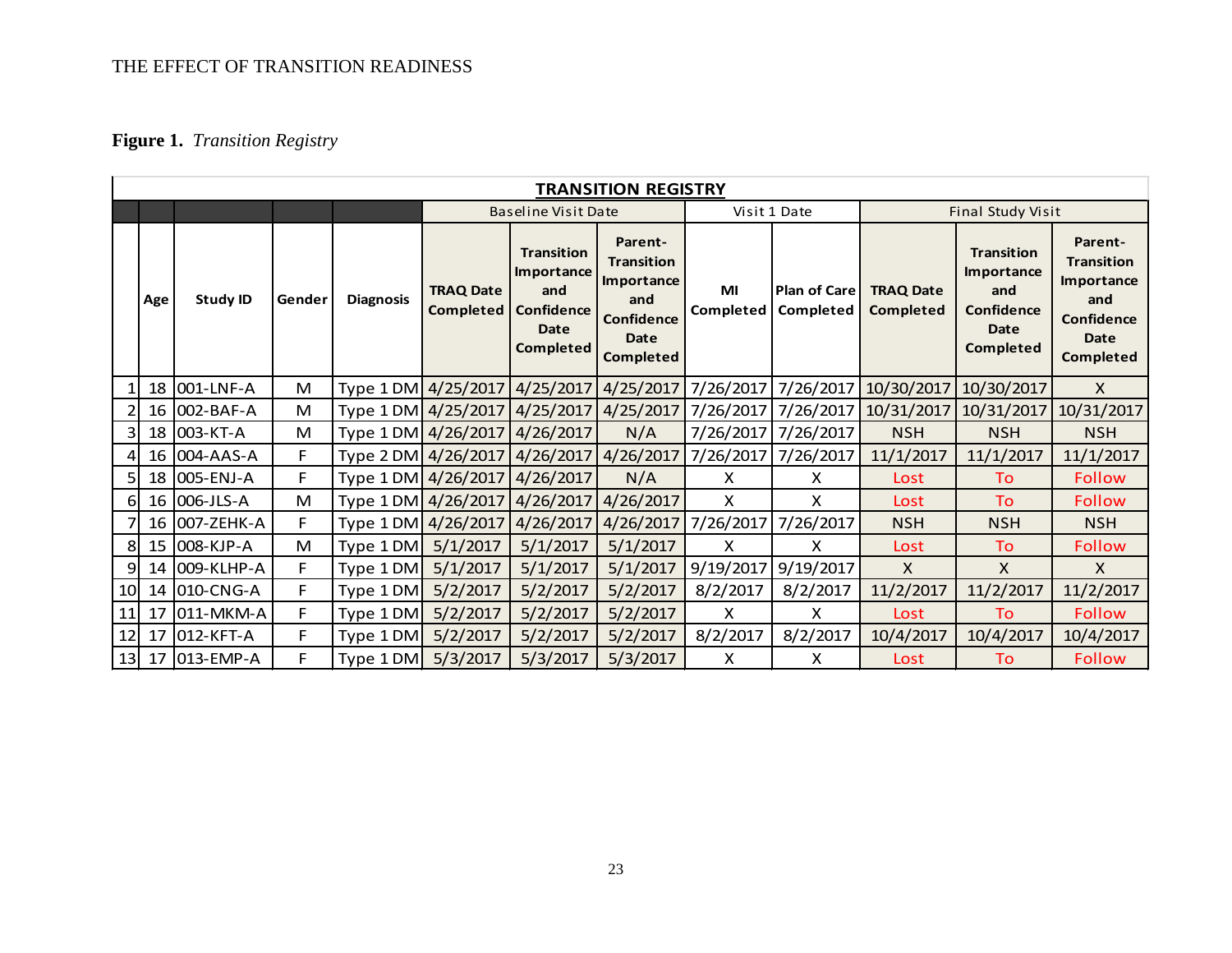|                  | Transition Readiness Assessment Questionnaire (TRAQ)                                                                                                                                                                                                                               |        |          |          |         |         |  |  |
|------------------|------------------------------------------------------------------------------------------------------------------------------------------------------------------------------------------------------------------------------------------------------------------------------------|--------|----------|----------|---------|---------|--|--|
|                  | Directions to Youth and Young Adults: Please check the box that best describes your skill level in the following areas that are                                                                                                                                                    |        |          |          |         |         |  |  |
|                  | important for transition to adult health care. There is no right or wrong answer and your answers will remain confidential and private.<br>Directions to Caregivers/Parents: If your youth or young adult is unable to complete the tasks below on their own, please check the box |        |          |          |         |         |  |  |
|                  | that best describes your skill level. Check here if you are a parent/caregiver completing this form.                                                                                                                                                                               |        |          |          |         |         |  |  |
|                  | No, but<br>No, but I<br>Yes, I<br>No, I                                                                                                                                                                                                                                            |        |          |          |         |         |  |  |
|                  |                                                                                                                                                                                                                                                                                    | do not | I want   | am       | have    | always  |  |  |
|                  |                                                                                                                                                                                                                                                                                    | know   | to learn | learning | started | do this |  |  |
|                  |                                                                                                                                                                                                                                                                                    | how    |          | to do    | doing   | when I  |  |  |
|                  |                                                                                                                                                                                                                                                                                    |        |          | this     | this    | need to |  |  |
|                  | <b>Managing Medications</b>                                                                                                                                                                                                                                                        |        |          |          |         |         |  |  |
| 1.               | Do you fill a prescription if you need to?                                                                                                                                                                                                                                         |        |          |          |         |         |  |  |
| 2.               | Do you know what to do if you are having a bad reaction to your                                                                                                                                                                                                                    |        |          |          |         |         |  |  |
|                  | medications?                                                                                                                                                                                                                                                                       |        |          |          |         |         |  |  |
| $\overline{3}$ . | Do you take medications correctly and on your own?                                                                                                                                                                                                                                 |        |          |          |         |         |  |  |
| 4.               | Do you reorder medications before they run out?                                                                                                                                                                                                                                    |        |          |          |         |         |  |  |
|                  | <b>Appointment Keeping</b>                                                                                                                                                                                                                                                         |        |          |          |         |         |  |  |
| 5.               | Do you call the doctor's office to make an appointment?                                                                                                                                                                                                                            |        |          |          |         |         |  |  |
| 6.               | Do you follow-up on any referral for tests, check-ups or labs?                                                                                                                                                                                                                     |        |          |          |         |         |  |  |
| 7.               | Do you arrange for your ride to medical appointments?                                                                                                                                                                                                                              |        |          |          |         |         |  |  |
| 8.               | Do you call the doctor about unusual changes in your health (For example:<br>Allergic reactions)?                                                                                                                                                                                  |        |          |          |         |         |  |  |
| 9.               | Do you apply for health insurance if you lose your current coverage?                                                                                                                                                                                                               |        |          |          |         |         |  |  |
|                  | 10. Do you know what your health insurance covers?                                                                                                                                                                                                                                 |        |          |          |         |         |  |  |
|                  | 11. Do you manage your money & budget household expenses (For example:<br>use checking/debit card)?                                                                                                                                                                                |        |          |          |         |         |  |  |
|                  | <b>Tracking Health Issues</b>                                                                                                                                                                                                                                                      |        |          |          |         |         |  |  |
|                  | 12. Do you fill out the medical history form, including a list of your allergies?                                                                                                                                                                                                  |        |          |          |         |         |  |  |
|                  | 13. Do you keep a calendar or list of medical and other appointments?                                                                                                                                                                                                              |        |          |          |         |         |  |  |
|                  | 14. Do you make a list of questions before the doctor's visit?                                                                                                                                                                                                                     |        |          |          |         |         |  |  |
|                  | 15. Do you get financial help with school or work?                                                                                                                                                                                                                                 |        |          |          |         |         |  |  |

# <span id="page-30-0"></span>**Figure 2.** *Transition Readiness Assessment Questionnaire (TRAQ)*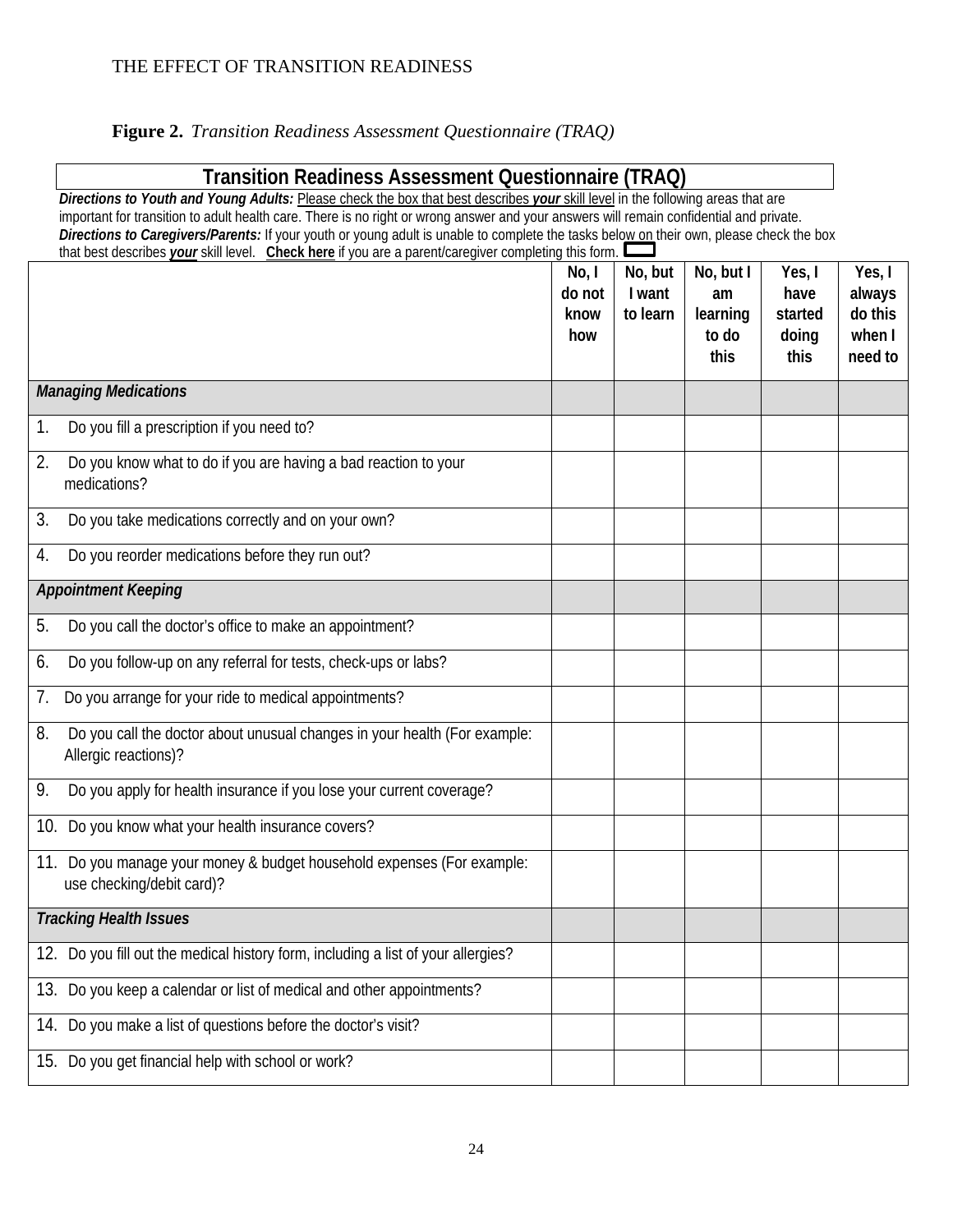| <b>Talking with Providers</b>                                                                         |  |  |  |
|-------------------------------------------------------------------------------------------------------|--|--|--|
| 16. Do you tell the doctor or nurse what you are feeling?                                             |  |  |  |
| 17. Do you answer questions that are asked by the doctor, nurse, or clinic staff?                     |  |  |  |
| <b>Managing Daily Activities</b>                                                                      |  |  |  |
| 18. Do you help plan or prepare meals/food?                                                           |  |  |  |
| 19. Do you keep home/room clean or clean-up after meals?                                              |  |  |  |
| 20. Do you use neighborhood stores and services (For example: Grocery stores<br>and pharmacy stores)? |  |  |  |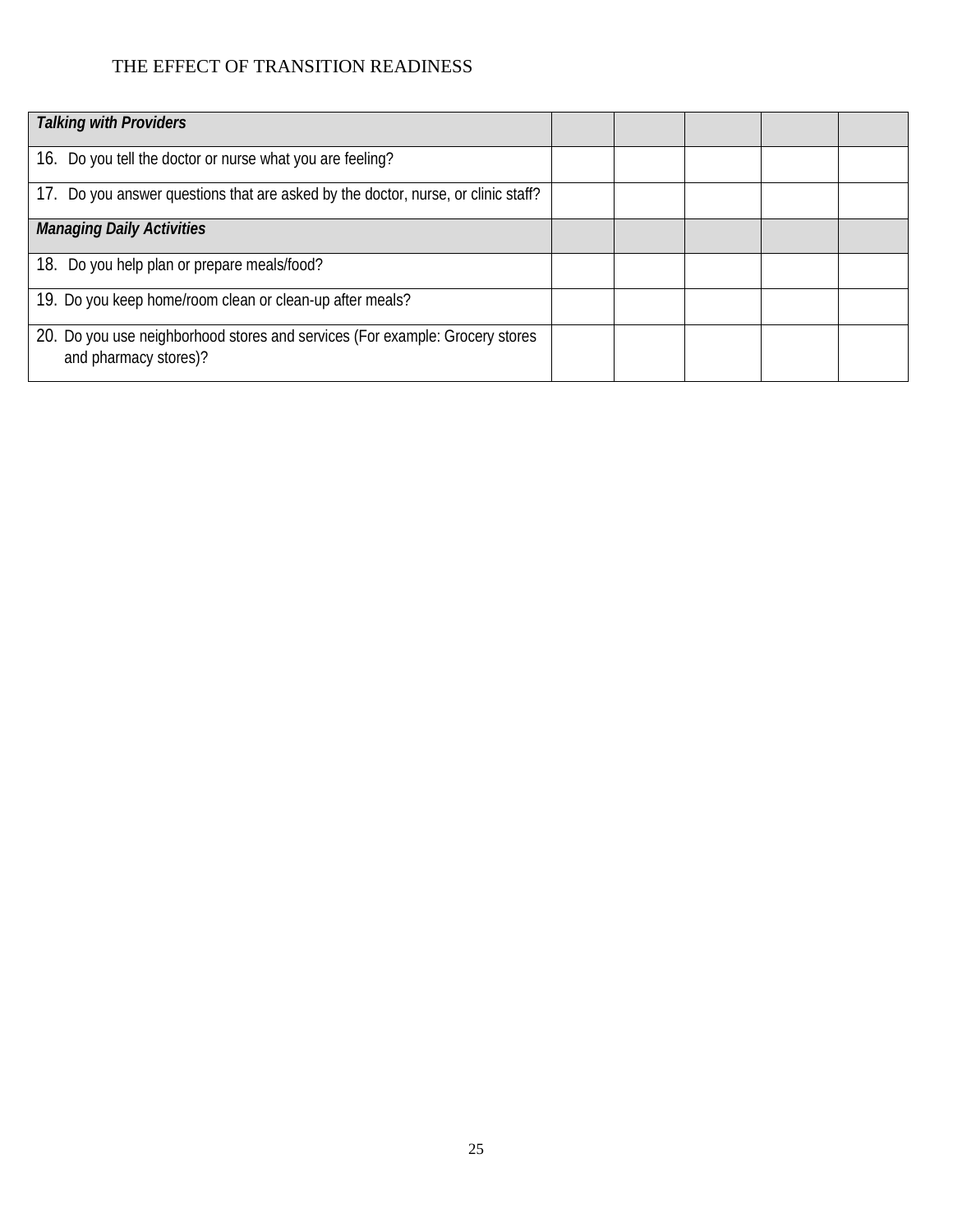#### <span id="page-32-0"></span>**Figure 3.** *Transition Readiness Assessment for Youth*

# Transition Readiness Assessment for Youth Six Core<br>got transition Elements of Health Care Transition 2.0

Please fill out this form to help us see what you already know about your health and how to use health care and the areas that you<br>need to learn more about. If you need help completing this form, please ask your parent/car

Date:

Ï

Study ID:

| <b>Transition Importance and Confidence</b><br>On a scale of 0 to 10, please circle the number that best describes how you feel right now.                                                                                                                                                                                                                                                                                                                                                                                                                                                                                                                                                                                                                                                                                                |   |   |                                                                    |                                                                    |                                                                              |                                  |  |  |  |
|-------------------------------------------------------------------------------------------------------------------------------------------------------------------------------------------------------------------------------------------------------------------------------------------------------------------------------------------------------------------------------------------------------------------------------------------------------------------------------------------------------------------------------------------------------------------------------------------------------------------------------------------------------------------------------------------------------------------------------------------------------------------------------------------------------------------------------------------|---|---|--------------------------------------------------------------------|--------------------------------------------------------------------|------------------------------------------------------------------------------|----------------------------------|--|--|--|
| How important is it to you to prepare for/change to an adult doctor before age 22?                                                                                                                                                                                                                                                                                                                                                                                                                                                                                                                                                                                                                                                                                                                                                        |   |   |                                                                    |                                                                    |                                                                              |                                  |  |  |  |
| 2<br>З<br>4<br>$0 \text{ (not)}$                                                                                                                                                                                                                                                                                                                                                                                                                                                                                                                                                                                                                                                                                                                                                                                                          | 5 | 6 | 7                                                                  | 8                                                                  | 9                                                                            | 10 (very)                        |  |  |  |
| How confident do you feel about your ability to prepare for/change to an adult doctor?                                                                                                                                                                                                                                                                                                                                                                                                                                                                                                                                                                                                                                                                                                                                                    |   |   |                                                                    |                                                                    |                                                                              |                                  |  |  |  |
| 2<br>3<br>4<br>1<br>$0 \text{ (not)}$                                                                                                                                                                                                                                                                                                                                                                                                                                                                                                                                                                                                                                                                                                                                                                                                     | 5 | 6 | 7                                                                  | 8                                                                  | 9                                                                            | 10 (very)                        |  |  |  |
| <b>My Health</b><br>Please check the box that applies to you right now.                                                                                                                                                                                                                                                                                                                                                                                                                                                                                                                                                                                                                                                                                                                                                                   |   |   | Yes. I<br>know this                                                | I need to<br>learn                                                 |                                                                              | Someone needs to<br>do this Who? |  |  |  |
| I know my medical needs.<br>I can explain my medical needs to others.<br>I know my symptoms including ones that I quickly need to see a doctor for.<br>I know what to do in case I have a medical emergency.<br>I know my own medicines, what they are for, and when I need to take them.<br>I know my allergies to medicines and medicines I should not take.<br>I carry important health information with me every day (e.g. insurance card, allergies,<br>medications, emergency contact information, medical summary).<br>I understand how health care privacy changes at age 18 when legally an adult.<br>I can explain to others how my customs and beliefs affect my health care decisions and                                                                                                                                     |   |   | ◻<br>◻<br>◻<br>□<br>⊓<br>□<br>□<br>□<br>п                          | □<br>□<br>□<br>□<br>п<br>п<br>п<br>п<br>п                          | ◻<br>□<br>◻<br>$\Box$<br>п<br>□<br>□<br>□<br>$\Box$                          |                                  |  |  |  |
| medical treatment.<br><b>Using Health Care</b>                                                                                                                                                                                                                                                                                                                                                                                                                                                                                                                                                                                                                                                                                                                                                                                            |   |   |                                                                    |                                                                    |                                                                              |                                  |  |  |  |
| I know or I can find my doctor's phone number.<br>I make my own doctor appointments.<br>Before a visit, I think about questions to ask.<br>I have a way to get to my doctor's office.<br>I know to show up 15 minutes before the visit to check in.<br>I know where to go to get medical care when the doctor's office is closed.<br>I have a file at home for my medical information.<br>I have a copy of my current plan of care.<br>I know how to fill out medical forms.<br>I know how to get referrals to other providers.<br>I know where my pharmacy is and how to refill my medicines.<br>I know where to get blood work or x-rays if my doctor orders them.<br>I have a plan so I can keep my health insurance after 18 or older.<br>My family and I have discussed my ability to make my own health care decisions at age<br>18 |   |   | ◻<br>◻<br>◻<br>□<br>◻<br>◻<br>□<br>◻<br>□<br>□<br>◻<br>□<br>□<br>◻ | ш<br>п<br>□<br>□<br>□<br>п<br>п<br>□<br>□<br>□<br>п<br>□<br>□<br>п | □<br>□<br>□<br>□<br>□<br>□<br>$\Box$<br>□<br>□<br>$\Box$<br>□<br>□<br>□<br>□ |                                  |  |  |  |

C Got Transition™/Center for Health Care Transition Improvement, 01/2014 = Got Transition™ in a program of The National Alliance to Advance Advisecent Health supported by USBN CCS720 HRSA/MCH = www.CetTransition.org